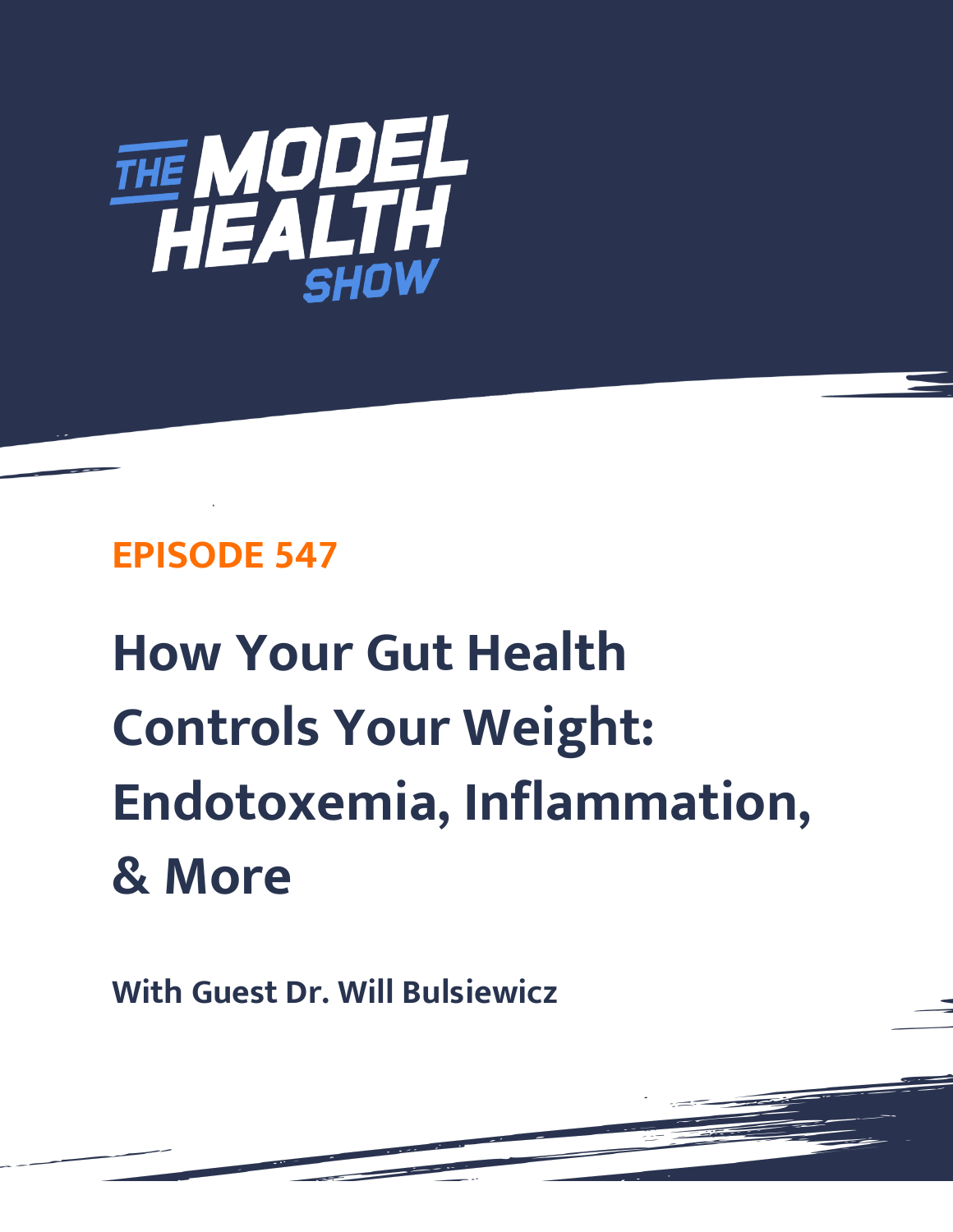# **You are now listening to The Model Health Show with Shawn Stevenson. For more, visit themodelhealthshow.com.**

**SHAWN STEVENSON:** Welcome to The Model Health Show. This is fitness and nutrition expert, Shawn Stevenson, and I'm so grateful for you tuning in with me today. On this episode, we're going to be talking about some dynamic interactions between our gut health and weight loss, between our gut health and chronic issues, inflammatory issues, autoimmune issues, even things like Crohn's and colitis. We'll really be looking at the root cause here and understanding in a massive way how our microbial health is affecting even things like our relationships. It's absolutely mind-blowing. So much incredible information with one of the foremost experts in the world is a physician who focuses on the health of the gastrointestinal tract, and he's also emerged as somebody who truly understands just how much our nutrition impacts the health of our gastrointestinal tract and our microbiome specifically.

Now, contrary to popular belief you would think that he knew this from his conventional education, but that is not so. He shared he was in school for 16 years, and his education in nutrition was a tiny, tiny fraction, less than 1% of what he was taught about, and he specializes in the gut. And so, the biggest influence on what's happening in our gut is what we're putting into our gut. So you would think that that would be a bigger part of education, but it's simply not. Now, that is beginning to change, but for years, people have been suffering unnecessarily and really missing this connective tissue, and for him, he had this incredible insight as to just how much food matters, and it started really with his own health. And we talked about that in his first appearance on the show, but in this episode, we're just going to dig right in and get into how our gut health affects things like our ability to lose weight.

And one of these components is something that we don't talk about much, and we're really going to look at here, because it's starting to shed light on how is it possible that our gut health could stifle our ability to lose weight? And so, really excited about this. Another huge component of what's affecting our microbial health and our health overall is stress. We're going to talk about that in this episode as well, and start to shine another light, a big spotlight on how stress can directly influence what's happening with our microbiome. And obviously, we're existing right now in an incredibly stressful time, and it's not like the stress that our ancestors experienced, like, stress over where are we going to get our food and shelter? You know, protection from rival tribes or from wildlife and things of that nature, which the stress would come and go; today, it's a consistent low-grade chronic stress, where we're constantly inundated with things to worry about with anxiety. And our attention constantly being pulled in multiple directions, and we're outsourcing our thinking, we're outsourcing our peace, and our peace of mind.

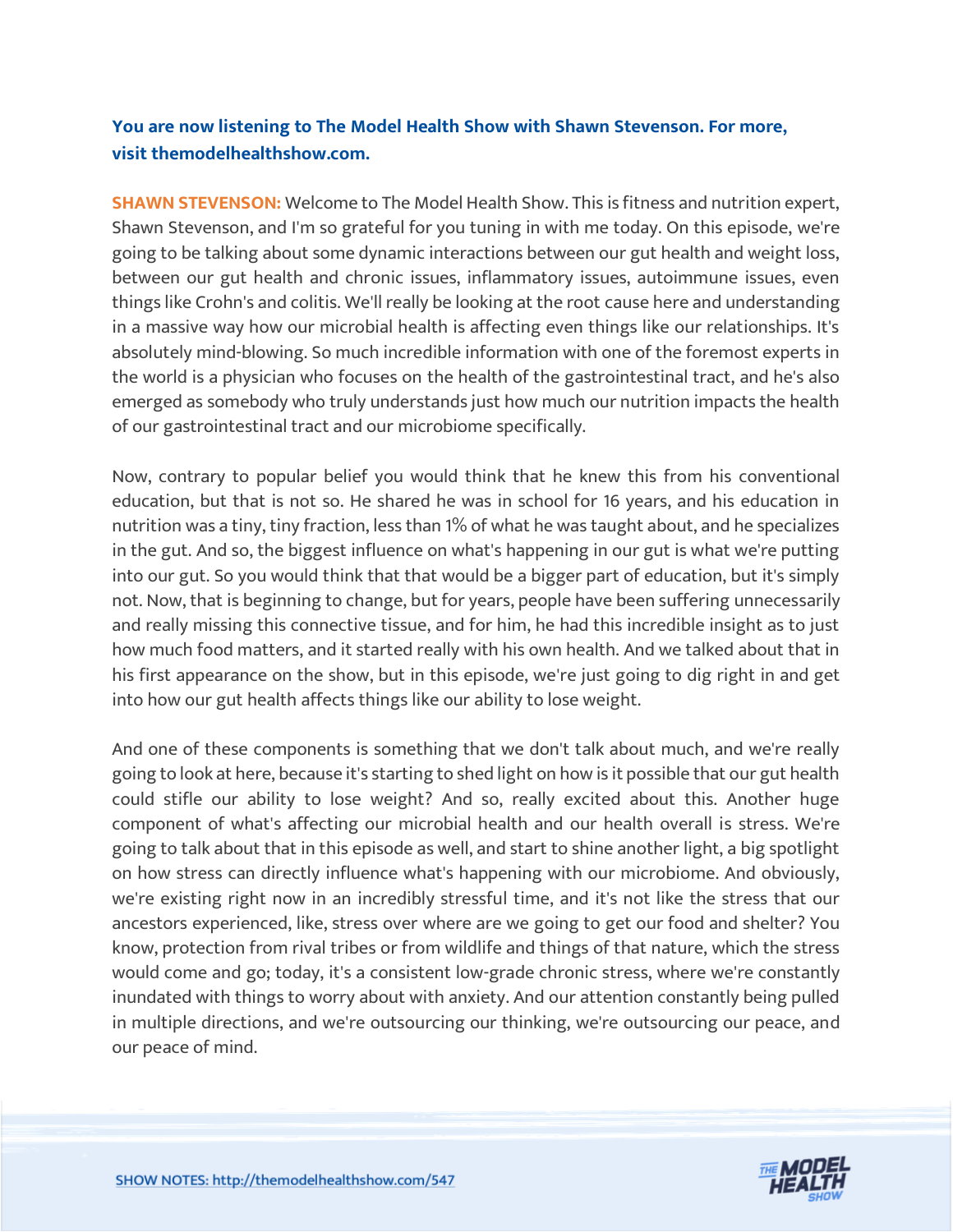Our mental algorithm is getting programmed include into distraction, right? Social media is a wonderful tool, but it's not a very good master, it's not a very good boss. And the influence and seduction that can take place with that, and of course, with our food, and obviously what's coming through... Television has been around for several decades now. But we're living at the golden age of television, if you haven't ever noticed by now, let me clue you in, the writing is immaculate, alright? People are just like, they're competing out here, the writing, their performance, the cinematography it's amazing. And as you just got access to everything all at once right now. I remember a new movie would come out and maybe my family wasn't going to be able to go see it, maybe we didn't have the money, whatever the case might be, and so, I had to wait until it came out on video, alright? That would mean months and months and months, maybe like six months, maybe like a year or something, that felt like a year later when I'll finally be able to see the thing, you know?

I get on my bike and ride to Star Video, that was my neighborhood video store at the time. Well, of course, Blockbuster Video, and that's the only way I would get a chance to see the thing. Now you've got everything, every movie at your fingertips, it's just a completely different reality that we're living in. And our children will never know the real thrill of the hunt of going to Blockbuster Video or Family Video in search of that new release that just came out today, trying to beat out other families or standing by the return box and seeing if the movie you want came in, because it's not over on the shelf, they'll never know what that's like. We were at least getting out... We weren't hunting for our food, but at least we were hunting for movies, we were hunting for something. Now, everything is just right there at our fingertips, there's a beauty in it, but there's also a potential downside when we start to give away our ability to move, to get out and connect with other humans and to think for ourselves.

We're getting inundated with a lot of programming, that there's so much to fear in the world without any context and without any solutions. And so, what do you have when you have fear and imminent threats without solutions? You live in a state of constant terror, and what that does to our biology, what it does to our psychology, it's not okay. Enough is enough. But there is a defensive mechanisms, of course, being able to just tune a lot of that stuff out and focus on things that are health affirmative, but also we've got to make sure that our nutrition is on point as well. And there is nothing that really comes close in the realm of this category that has been discovered recently. Again, our ancestors didn't have isolated nutrients that we're talking about, they just ate foods and they knew which foods were good for which things. But with our modern technology, we've been able to discover, Hey, there are certain things here, we give them these labels, but we don't want to isolate that and take that away from the food itself and the source itself that has the enzymatic capacity and bio-potentiators that make that thing work better.

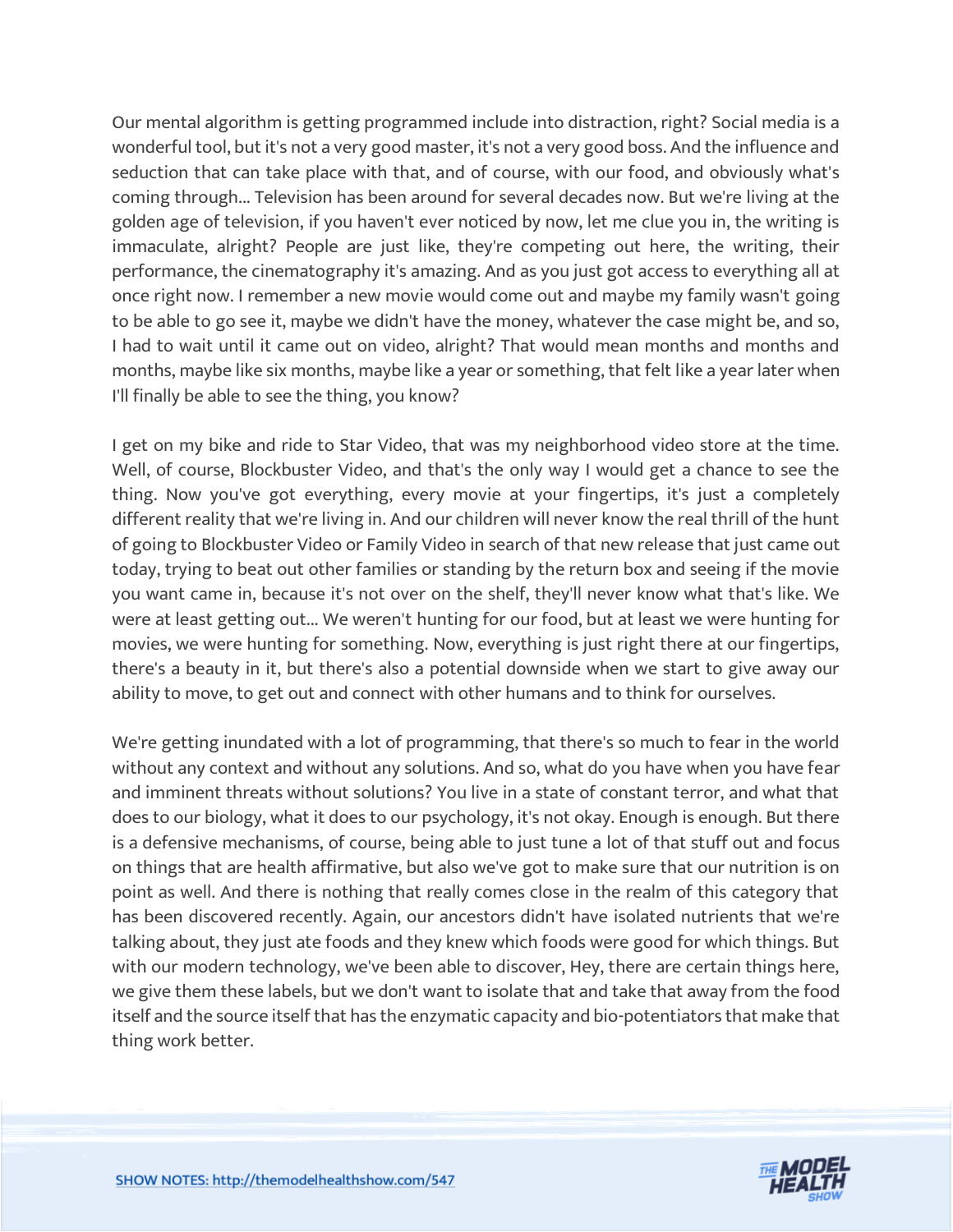And the vitamin that I'm talking about, that's most affirmative in our peer reviewed evidence when it comes to stress is vitamin C. According to a study published in the Journal of Nutrition and Food Sciences, both emotional and physical stress may affect a person's vitamin C status, and it can increase the body's requirement for vitamin C just to maintain normal blood levels.

Stress has been found to literally deplete vitamin C within the body, reducing the body's ability to fight infections and also increasing the likelihood of further stress. That's the thing, it starts to compound on itself. And so this is what was published in, again, the Journal of Nutrition and Food sciences. So this is well-established, and they did a randomized, placebo-controlled, double-blind trial. And they utilize vitamin C for people who were put under a specific stress that tends to stress a lot of different people out, which is public speaking, and concluded that those who received vitamin C experienced less stage fright and showed a faster recovery of their cortisol levels, so their cortisol was able to normalize faster. How cool is that, right? So obviously, we know about the tremendous amount of data we have with vitamin C in regards to the immune system.

A study that was published in the journal of PharmaNutrition investigated the impact of vitamin C in relationship to the cytokine activity associated with COVID-19 and found that vitamin C is effective at inhibiting the production the cytokine storm. Right. This information should be front page news, as it's something proactive that we can all do, we can take advantage of. There are wonderful food sources that have a notable amount of vitamin C, botanical vitamin C, but there are also some of the most vitamin C-dense superfoods in the world that are available for us right now. I've been a fan of these things for years, I've talked about them for years, but I never had one place that I can get them from. I'm talking about camu camu berry, which is the highest vitamin C-dense food in the world, it's about 700% of your RDA vitamin C in just under a teaspoon of camu camu berry. Second to that is amla berry, third to that, acerola cherry.

These three things have been some of my favorites for 15 years. But finally, they're all three together in one place with no binders, no fillers, no artificial anything, organic, all done the right way. And this is at Paleo Valley, their Essential C Complex is a must have, it should be a staple in your cabinet. Head over to paleovalley.com/model, that's P-A-L-E-O-V-A-L-L-E-Y.com/model, you're going to get a special 15% off their Essential C Complex. And also, their Turmeric Complex is amazing as well, it's one of my favorite things I keep in my cabinet all times. Their snacks, their food is immaculate, they're doing stuff the right way. Head over there, check them out ASAP, paleovalley.com/model. And now, let's get to the Apple Podcasts review of the week

**ITUNES REVIEW:** Another five-star review titled "My All-Time Fav Podcast" by Europe Coffee [Lover. "Sound science, well researched, practical and funny, I never miss an episode. Shawn](https://themodelhealthshow.com/dr-will-bulsiewicz-gut-health/)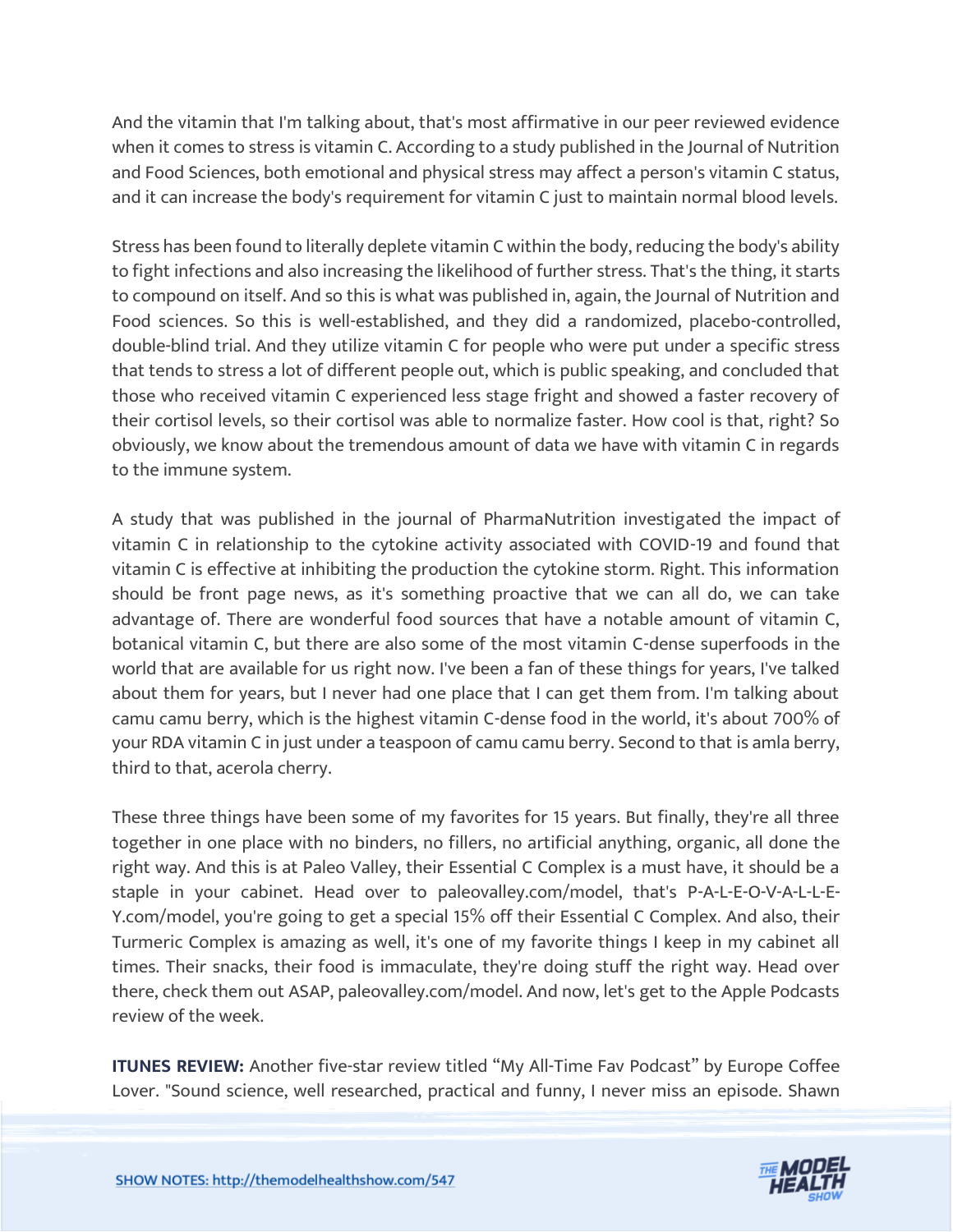delivers the goods and empowers his listeners to make informed, intelligent choices to improve their health and overall well-being whatever their current circumstances may be. His expertise in health, understanding of people and heart to serve others shines through every episode and interview. So glad I discovered this gem."

**SHAWN STEVENSON:** I love that so much, and I also love your handle here on Apple Podcasts, Europe Coffee Lover, that's fire. Thank you so much for leaving that review over on Apple Podcasts. And if you've got to do so, please pop over to Apple Podcasts and leave a review for the Model Health Show. And on that note, let's get to our special guest and topic of the day. Our guest today is Dr. Will Bulsiewicz. He's a New York Times best-selling author of the book Fiber Fueled. He's also an award-winning gastroenterologist and gut health expert and author of more than 20 articles in the top American gastroenterology journals. He's also one of the most creative and inspiring people working in the field today, and he's somebody that I'm grateful to have in my life as a friend and often kicking things back and forth and sharing ideas and supporting each other. This is another important conversation, and much needed for us to talk about in our world today. Let's jump into this conversation with the amazing Dr. Will Bulsiewicz. Dr. Will Bulsiewicz, my friend welcome back to The Model Health Show. How are you today?

**DR. WILL BULSIEWICZ:** Shawn Stevenson, it is a great pleasure to be here with you today with the Model Health fans out there. I am so excited to dig into some exciting gut health stuff and help these people.

Yes. One of my favorite books, just in recent history, has been your book Fiber Fueled. It's not just the content, it's the style of writing, it's the experience, it's understanding how to leverage human psychology. Because at the end of the day, that's what it's really about, it's about providing people with the tools but also with the mindset and the support to actually help people to utilize those tools. So what was it about your experience in writing the book and what you've done afterwards, why does it matter so much to talk about application with people and actually make people feel empowered to do the things?

I feel like what... The work that I'm doing now is actually what I was supposed to be doing when I set off on this journey as a kid. And so I was a teenager when I decided that I wanted to become a medical doctor. I was super-idealistic. And so in my mind it's like, "I'm going to figure out a way to help people and try to shape their lives, transform them." And I went through a 16-year process to come out on the other side and entered into a system that deprives me of the ability to actually do that. And I'm in there in a room with these patients, and I am fighting with every single person, not fighting with them, but I'm fighting with everything that I got in terms of my passion to try to deliver for these people and give them what they need. But it is

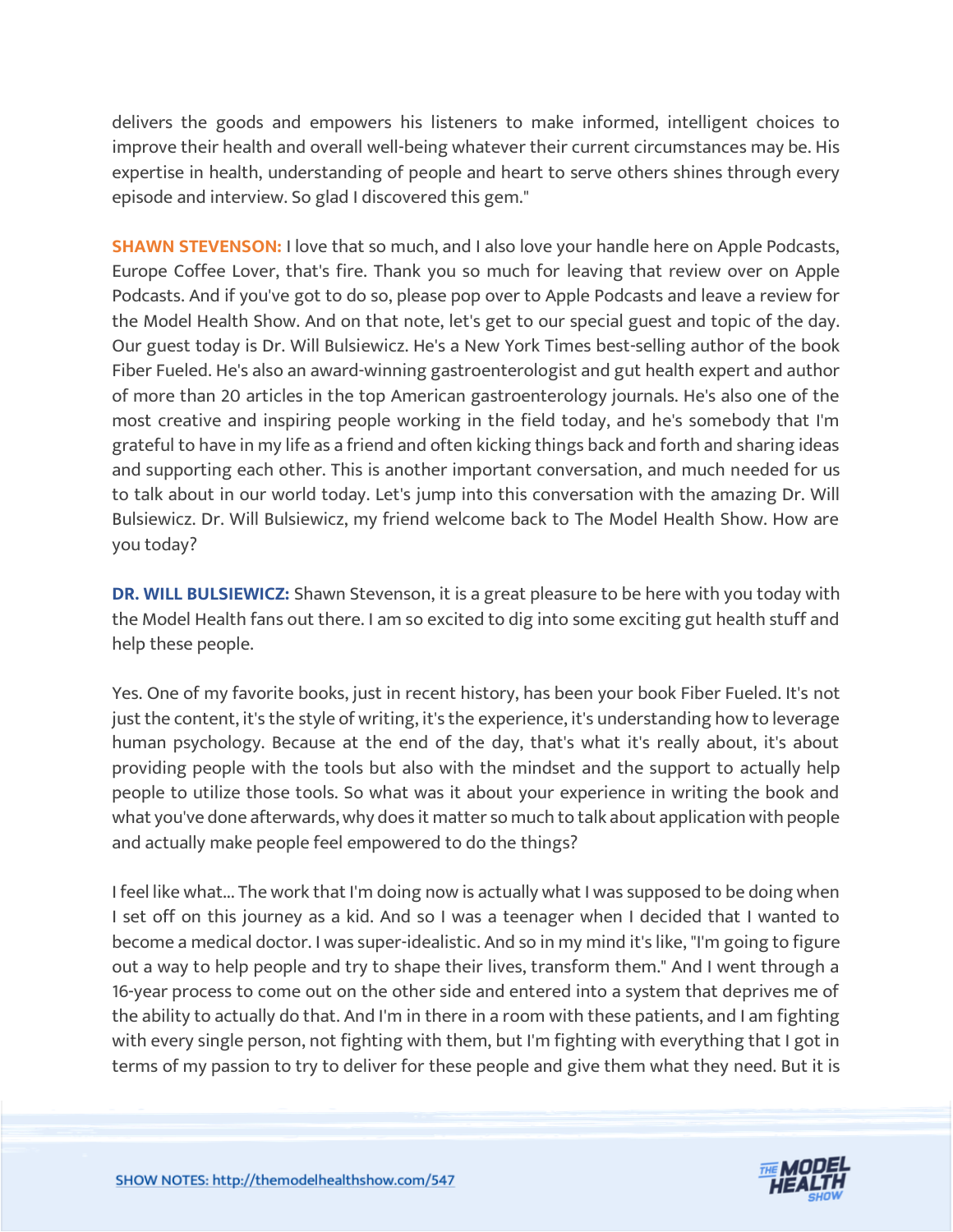really hard when you're in the constraints of our system with the time limitations that we have and the demands of the system. And so, Shawn, to write a book...

That... It's been while since I've checked how many copies we've sold, but it is well north of 150,000 copies, and have people read this and then it changed their life as a result of this, is an absolute dream come true. And I know that you can relate to this because this is exactly what you're doing. And we're just... We're very similar people in terms of the passion that we have, in terms of what we hope to accomplish in this world, and we may come from different backgrounds or have different educations or different ways that we approach these things, but yet, we're coming at it the same way. And so it's really cool to be meeting here today in the middle to have this conversation.

**SHAWN STEVENSON:** Yeah. And if people are watching on the video, they could see you've got some pretty nice books stacked up right there, right next to you.

**DR. WILL BULSIEWICZ:** Yeah, man, I got Fiber Fueled right next to Eat Smarter right here. And I love Eat Smarter. I thought it was a great book. You know that, I said that when it came out, I was so happy to see that it was flying off the shelves. It was the hottest book for weeks on end and I'm sure that most of your listeners have already grabbed their copy, but if they haven't, you definitely need to. There's no question about that.

**SHAWN STEVENSON:** I appreciate you, brother, and listen, this episode, I want to dive in and take this a step further, you're a very, very experienced and renowned gastroenterologist. This is your specialty, this is where you live, you know more about the gut and the gastrointestinal system than damn near anybody on the planet. And there are so many different dimensions of what our gut health influences in other aspects of our lives. And so today I want to ask you about, how can poor gut health possibly lead to weight gain?

**DR. WILL BULSIEWICZ:** Yeah, if you asked me this 15 years ago, I would have said, look, it's just calories in, calories out. It's just addition and subtraction and as long as you stay below that certain limit, then you shouldn't have a problem. Clearly, it's more complicated than that. Look at what's happening in the United States today. 75% of the United States is overweight. 40% of America is obese right now. Our kids. Childhood obesity like skyrocketing, going off the roof, what is going on?

And part of our understanding of what's happening is actually in the gut microbiome. Now, I'm not here to tell you that this is the only thing that matters, it's not. But this is part of the equation. And if we want to properly understand our metabolism, then we need to understand our gut microbiome. It goes back to, Shawn, some of the breakthrough studies from about 15 [years ago, the very first sort of eye-opening like, whoa, what is happening here, studies that](https://themodelhealthshow.com/dr-will-bulsiewicz-gut-health/)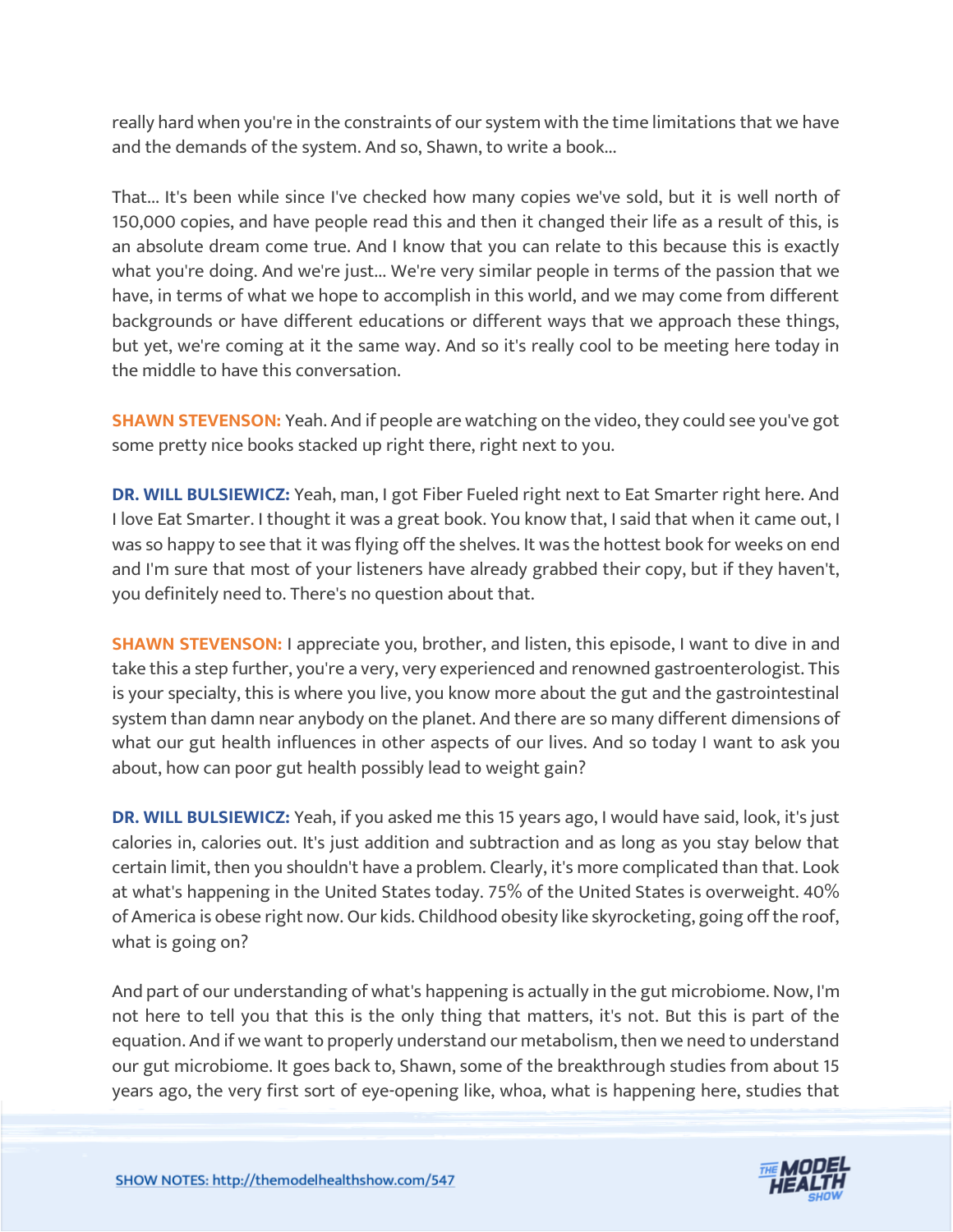were taking place with the gut were actually in this space. And what they did was they would transplant the gut microbiome from an obese mouse into a different mouse, and that mouse would become obese. So you could transfer weight gain or a body habitus from animal to animal. And they kept kind of leveling this up, they showed that you could do this from skinny mouse to skinny mouse, and then they said, you know what, let's try this transferring the microbiome of humans into mice, but here's the deal, let's try this where we take actually identical human twins, so they have the exact same genetic code, yet one of them is obese and one of them is lean.

And let's transfer from these two humans, who have the same genetic code but different body habitus, into these mice. And what they found is that when you transfer the microbiome from an obese human into a mouse, that mouse becomes obese, when you transfer from a lean human into a mouse, that mouse becomes lean, and this is despite consuming the exact same number of calories. This is not just calories in and calories out. Shawn, in animal agriculture, in the United States, at least, it is common practice for the animals, the livestock, to receive antibiotics. This is part of conventional farming, 80% of the antibiotics in the United States are not given to humans. They're given to animals. And the reason that this is done, maybe we can pretend that it's to prevent infections, these animals gained 15% more weight being fed the exact same food, the exact same number of calories when you treat the animal with an antibiotic, further evidence that by disrupting and damaging the gut microbiome that you can actually affect metabolism and weight balance.

So if we start and accept this, that gut microbiome is part of the story here, right? If we all mutually agree to accept that microbiome is part of this story when it comes to metabolism and weight gain or weight balance, then let me bring forward three ways that I see in the scientific literature playing out that I believe are creating this connection and explaining why this is. Number one, you wrote about in your book, Shawn, Eat Smarter, you wrote about satiety hormones, things like ghrelin, peptide YY. These are the hormones that are critical to us as humans to let us know when we are full, so that we stop eating and we don't overeat.

And what's interesting is that there is evidence to suggest that the gut microbiome plays a critical role in controlling the release of these satiety hormones, to be a little bit more specific for the nerds at home, or for the people who have read my book, "Fiber Fueled", you will know that I am a big fan of this one particular biochemical, or I should say, family of bio-chemicals, called short-chain fatty acids. Now short-chain fatty acids do not exist without our gut microbes. So any time I talk about short-chain fatty acids, you know I'm talking about the gut microbiome, 'cause they're the ones who create them, and they create them from dietary fiber, and what we have seen, Shawn, is that short-chain fatty acids actually are the linchpin in terms of controlling and regulating these satiety hormones.

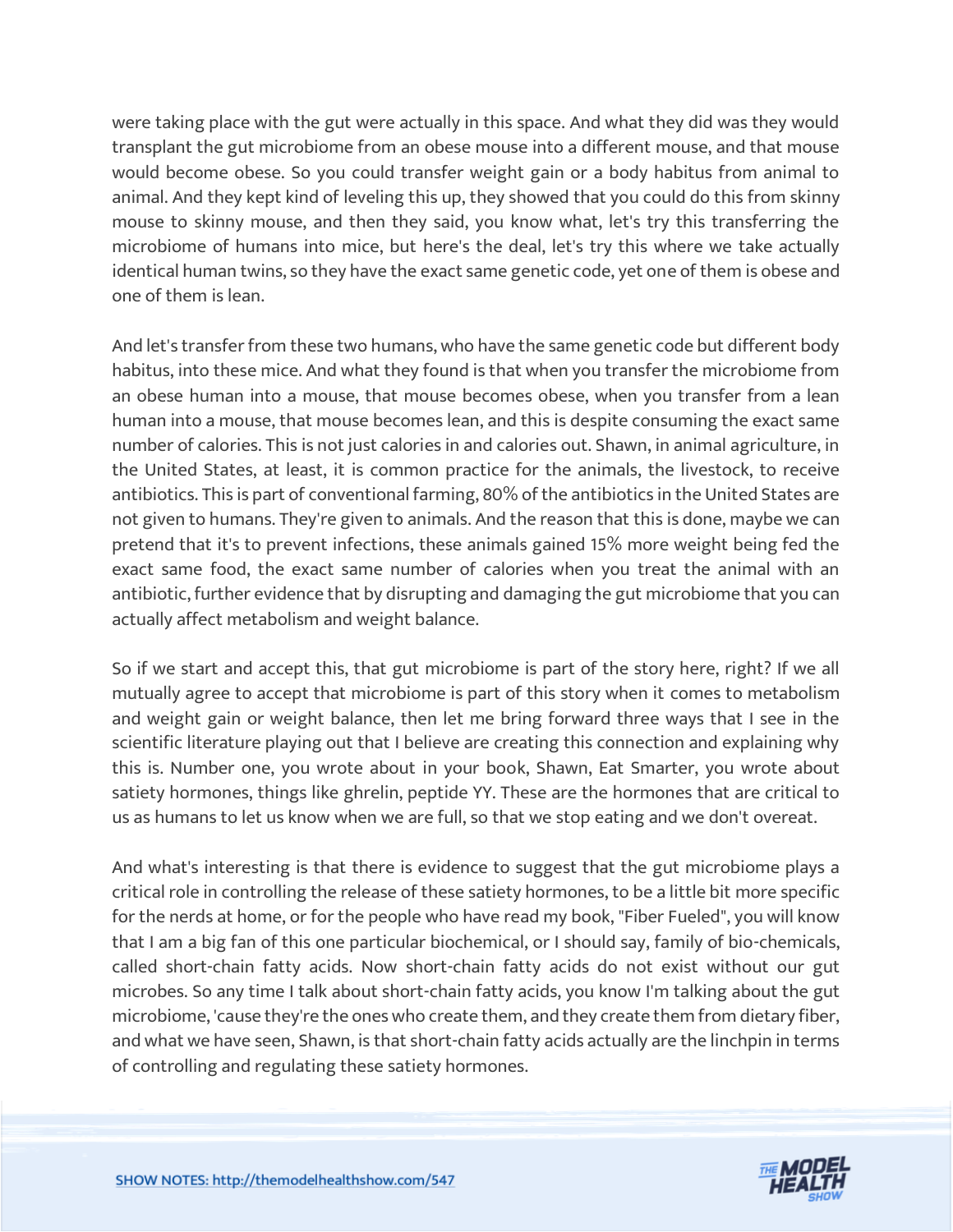That was number one. Here's number two: Let's talk about a topic that you talked about in your book, and that I know that you've talked about quite a bit on your show, which is, insulin resistance. Insulin resistance is the underpinning of Type 2 Diabetes. It's actually the underpinning of many different conditions, including, like, in my space as a gastroenterologist, I take care of people with non-alcoholic fatty liver disease. This, by the way, is soon to become the number one cause of cirrhosis in the United States, it's going to pass hepatitis C.

Well, insulin resistance is the cause of these problems. Insulin resistance, let me just say, is proof of a damaged metabolism. When your metabolism is not working properly, this is what you get, you get insulin resistance. And when it comes to insulin resistance, there are many different factors that play into this, but one of the critical factors, again, is the gut microbiome. They have done studies, Shawn, where they take humans, these are not animal studies, humans, and they transfer the gut microbiome of a person who has insulin resistance into adult men, and these adult men get insulin resistance. You know it sticks around for a few weeks because then their gut microbiome starts to revert back to what they were before. But the point being that insulin resistance is something that is related to our gut microbiome. And by the way, in studies, they did this one study, Shawn, where they took kids, and they looked at what happens when you put kids at a buffet. Alright. So you take these kids and take them to like OCB... If that even exists anymore. And...

**SHAWN STEVENSON:** Ryan's, there was... Did you guys have a Ryan's...

**DR. WILL BULSIEWICZ:** We had Old Country Buffet.

**SHAWN STEVENSON:** That sounds nicer. We had Ryan's, it was the place to go.

**DR. WILL BULSIEWICZ:** Was that St Louis?

**SHAWN STEVENSON:** Yeah. And the combinations of foods that people eat is insane. I know being a kid, you get to just get what you want, "I'm getting some shrimp, I'm getting some spaghetti, I'm getting some ice cream... "

**DR. WILL BULSIEWICZ:** Yeah.

**SHAWN STEVENSON:** You can get your own ice cream as a kid? Are you kidding me? Like... It's crazy.

**DR. WILL BULSIEWICZ:** We also had Ponderosa. Did you guys have Ponderosa?

**[SHAWN STEVENSON:](https://themodelhealthshow.com/dr-will-bulsiewicz-gut-health/) Ponderosa, yes.** 

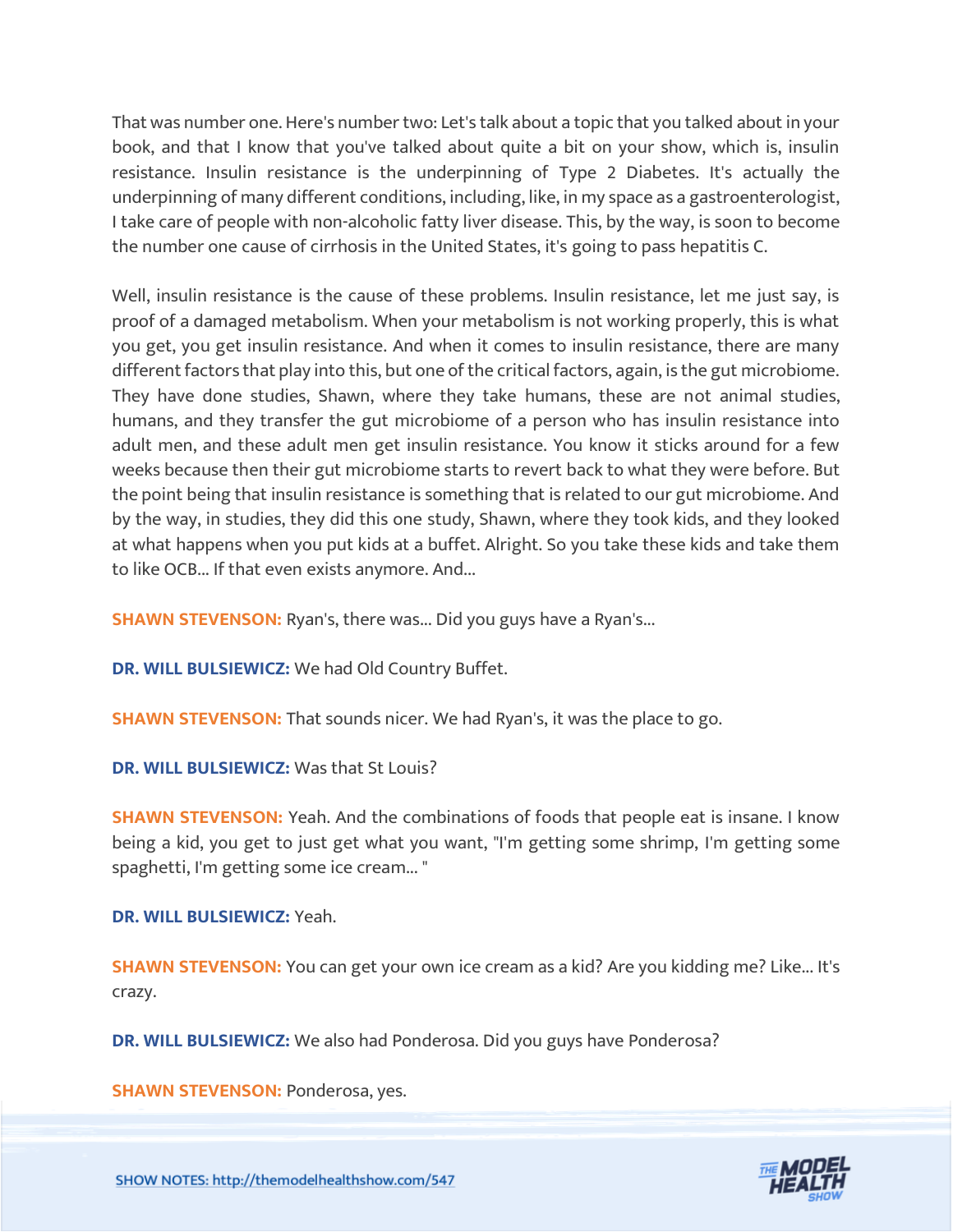**DR. WILL BULSIEWICZ:** Ah, man, I loved that place.

**SHAWN STEVENSON:** Oh, Yeah. Ponderosa, yeah. We had "all you can eat" shrimp. I remember that. So just give me my fried shrimp and a bottle of Heinz, and it's on.

#### **DR. WILL BULSIEWICZ:** Yeah.

**SHAWN STEVENSON:** I remember at one time, the lady came to the table, the waitress, she just knew that we were stuffing shrimp into my mother's bag or something, but it was just going all into this little... You know, less than a 100-pound little kid, it was the elementary school kid, I was just shoveling it down, man, those were the days, but now, of course, a lot of folks know there's casinos all over the place. People go for the buffets. So, it's an American phenomenon.

**DR. WILL BULSIEWICZ:** Some people fly to Vegas, not for the casinos, but for the buffets.

**SHAWN STEVENSON:** That's right, that's right.

**DR. WILL BULSIEWICZ:** Well, so anyway, they did this interesting study with kids and... Insulin resistance, again, like, this is basically, when I say this, this is the underpinning of Type 2 Diabetes, and Type 2 Diabetes is unfortunately, massively on the rise in our kids right now. And so they put a group of children in a buffet and they saw what would happen, and what they discovered is that the people who have insulin resistance, the kids who had insulin resistance were the ones who were overeating, those were the ones who were consuming more.

Perhaps because they weren't getting enough of those satiety hormones to know when to stop. But the point being, that with a dysregulated metabolism, or a metabolism out of balance, these kids were basically the ones who were setting themselves up for weight-gain by overeating. And the third thing Shawn, I should mention real quick before I move on to the third thing that, I mentioned short-chain fatty acids before, short-chain fatty acids come from our gut microbiome, they're the product of when we consume dietary fiber, and they've actually shown through mechanistic studies that these short chain fatty acids, they are actually the solution to insulin resistance.

I don't want to bore your listeners with all of the details of lipotoxicity in insulin resistance, 'cause it gets pretty technical, but if you really dig into this and you look at this, what you will discover is that short chain fatty acids have the ability to reverse insulin resistance. So once again, the gut microbiome. And the third thing that I would bring up is...

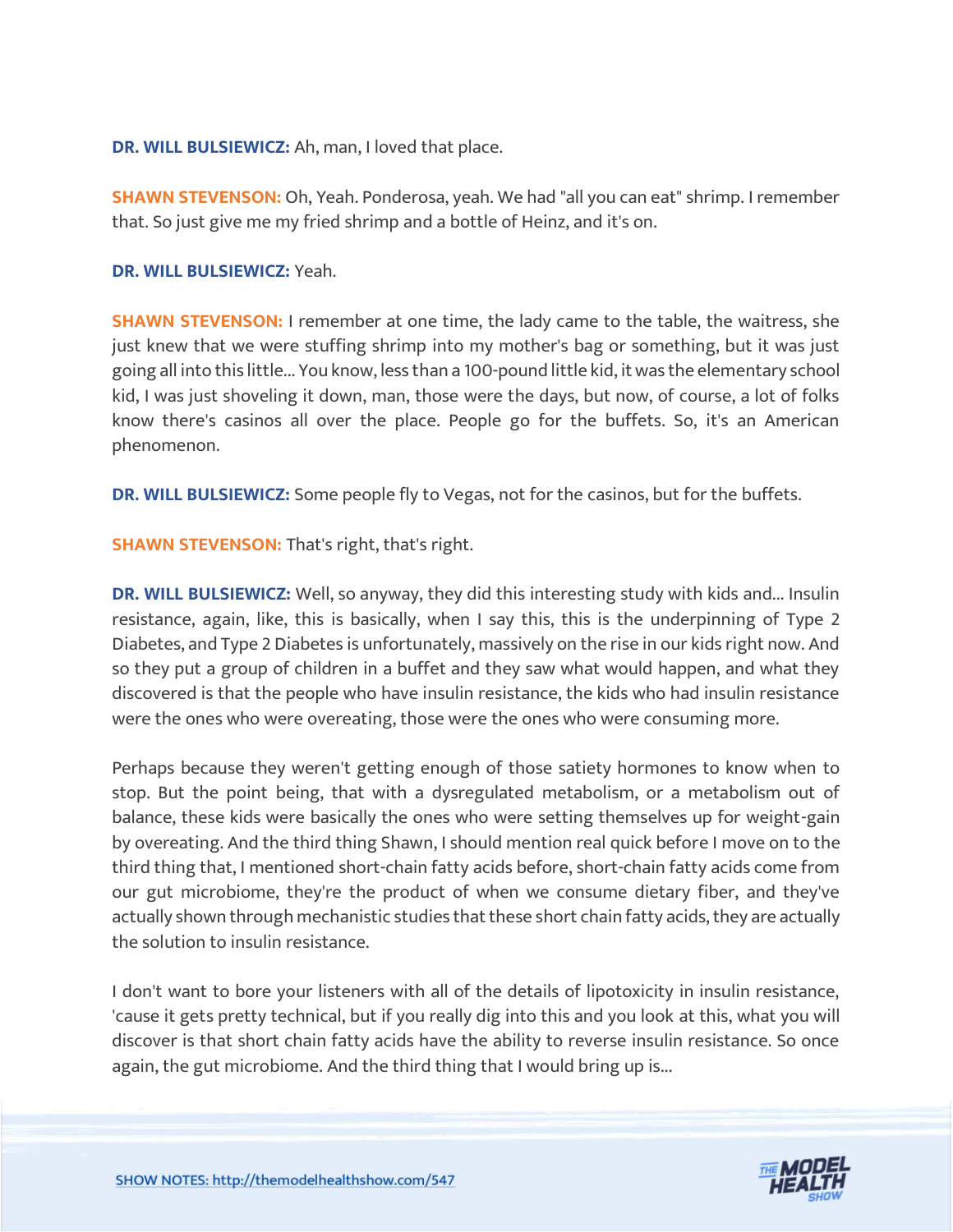Damage to the gut microbiome, which produces what we describe as endotoxemia. Our microbes produce something called bacterial endotoxin, and that bacterial endotoxin is not supposed to be entering into our bloodstream in large amounts. But when you enter the gut microbiome, and you enter into a state of what we describe as dysbiosis, dysbiosis meaning an unbalanced damaged gut microbiome, which by the way is what you see in a person with obesity. This gut microbiome has what we describe as leaky gut or increased intestinal permeability. The barriers to leakage in the intestinal wall pop open, and create a channel where things can start to spill through, and what spills through is this bacterial endotoxin, bacterial endotoxin is the direct result of microbes, living inside of our gut. And what we have discovered is that bacterial endotoxin, is essentially synonymous with inflammation. People wonder where inflammation comes from, I'm describing it to you right now, damage to the gut which release a bacteria endotoxin into the bloodstream. When a person comes in, super sick to the hospital, regardless of the cause, if they come in with sepsis, high heart rate, low blood pressure, they're really not conscious, they're completely delirious. And they're breathing about 30 times a minute, and they need to be put on a ventilator immediately, this person with septic shock...

What's happened is that this infection, has overwhelmed their system and caused the release of bacterial endotoxin. Well, the point with bacterial endotoxin, getting back to obesity, is that if you inject bacterial endotoxin into an animal, it will become obese, and the reason why, has to do with activating these inflammatory pathways. When you take a human being and you discover that they have damage to their gut microbiome dysbiosis, they release this bacterial endotoxin and we can correlate with bacterial endotoxin to weight gain, we're shown that there's yet another pathway. So the bottom line, Shawn, is that I think that the science is very clear at this point that the gut microbiome, is a critical piece of how we can potentially gain weight. When a person does gain weight, it's in the presence of a damaged dysbiotic gut, and there are these three mechanisms, the satiety hormones are insulin resistance and they release a bacteria endotoxin that are taking place as a result of these changes that are occurring within the gut microbiome. And the solution to bring us back, has to do... In part, with restoring healthy levels of the short-chain fatty acids, by properly fueling our gut.

**SHAWN STEVENSON:** This is beyond powerful because, this is starting to shift our knowledge base from... As you mentioned, you came into this saying, "Listen, calories matter, but this idea that the human body is a calculator is a problem." And we're not looking at what is actually... Is more like a really hyper-intelligent chemistry lab, and we're not looking at what are the underlying mechanisms? What are the underlying pieces that are controlling what calories do in our bodies? And bringing to light... And I love this because we have not talked about this indepth at all. We're at eight years now, I think we're knocking on the door maybe nine years of the show, talking about endotoxemia.

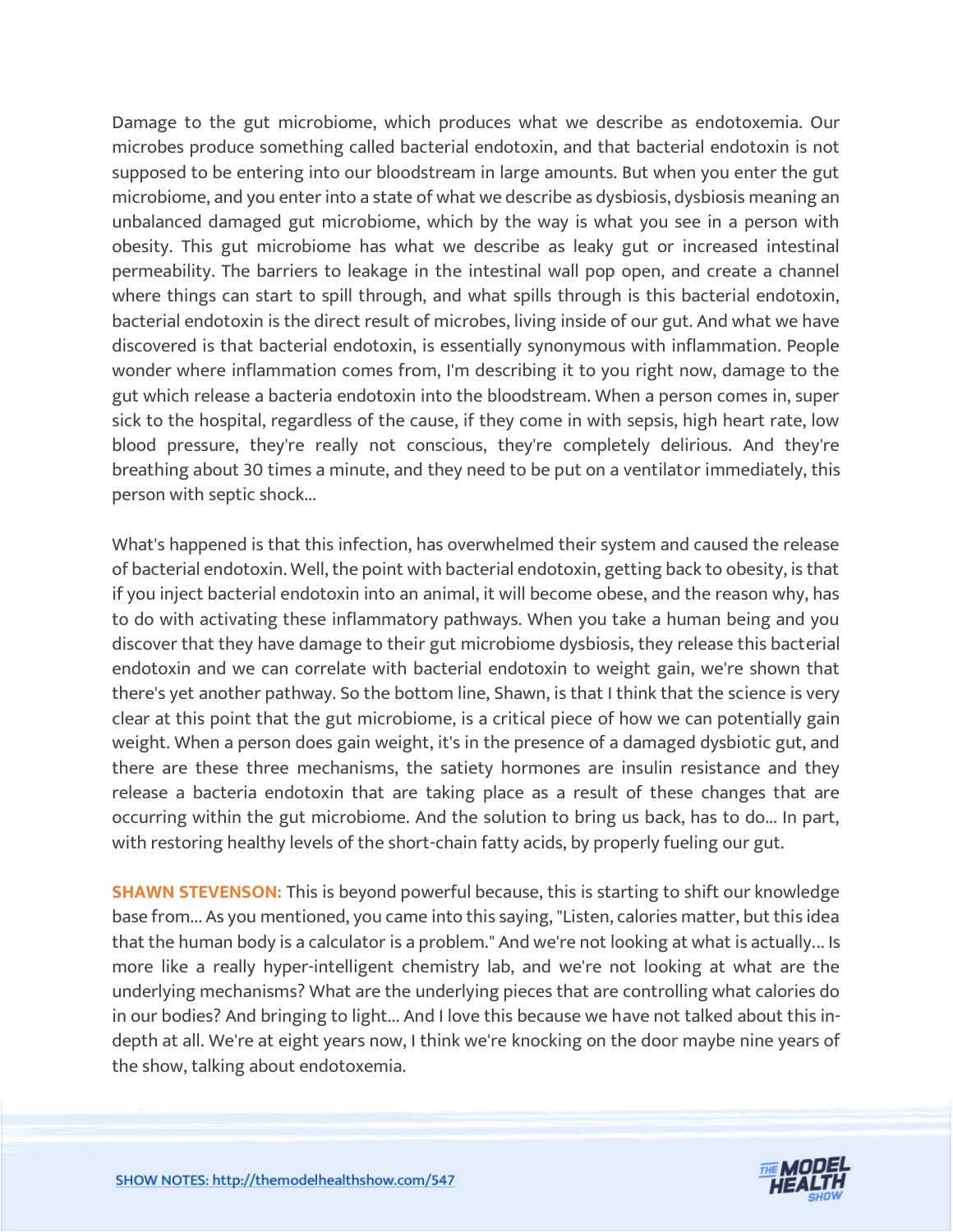And it starts to answer the question, "Okay, so what's going on here? This certain bacteria cascade, are they grabbing more of these calories and shuttling them into our circulation? Is that part of the equation? Sure, that might play a role." But I think a better thing to kind of shed light on this is, what happens when our bacteria grabbing up some of these abnormal food products? What kind of metabolic wastes are they creating? Because it's not just the fact that this Twinkie is nothing that humans have ever eaten before in human history, and just like it's made up of all these totally fake stuff, what does your body... What do your cells and your bacteria cells produce as a result? And what is the effect that has on our metabolism? And that is really bringing to light a huge part of this equation that is not talked about enough.

**DR. WILL BULSIEWICZ:** Yeah, totally. I feel like one of the things that's misunderstood about the gut microbiome that I would like to try to correct for people, is that ultimately it's not just the bugs, the bugs matter. But really what it is, this is this combination of what you give to the bugs to work with. And then the bugs that are there, they're like the chefs, they're not magicians, they're not making something out of nothing, but if you give them the ingredients and you got the right chefs, they'll make you a fantastic meal. You give them junk ingredients and you hire some kid who... It doesn't want to be there and is trying to get and sneak out, and he's not responsible at all, and that's your gut microbiome, they're not going to produce something that's high quality for you. So what we want is we want to get the proper balance, not only by getting the right gut bugs, but we also want to empower those gut bugs, by giving them high quality ingredients to work with.

**SHAWN STEVENSON:** Yeah. So obviously, we talked about this a little bit and I want to dabble on it here. But one of the foundational things in our culture currently, unfortunately, is that we're providing for our gut bugs and for our human tissues, period, is a rampant amount of sugar. And sugar has just been, it's become synonymous with something really bad, and I think that that is a limited perspective, because sugar exists in nature as well, and it has throughout our evolution. But it's just this really this Frankenstein situation that we've gotten into with sugar and isolating it into this one thing. And now we've got all these different variations of what sugar can look like as well, and the amount, the pure amount that humans are consuming now, we're talking about around 70 pounds a year with the average American. And that's a person, that's like a whole... That kid, when I was sitting at Ponderosa, that was my weight.

That much sugar in a year, it can create some abnormalities obviously with our microbiome, so let's talk about that a little bit, and how sugar is one of the things that's wreaking havoc with our microbes?

**DR. WILL BULSIEWICZ:** Yeah, totally. I think it's important... You alluded to this, but I think it's important to first to make sure that we separate and make the distinction between refines, ultra-processed [foods, products, you know, things that don](https://themodelhealthshow.com/dr-will-bulsiewicz-gut-health/)'[t naturally occur in nature, but that](https://themodelhealthshow.com/dr-will-bulsiewicz-gut-health/)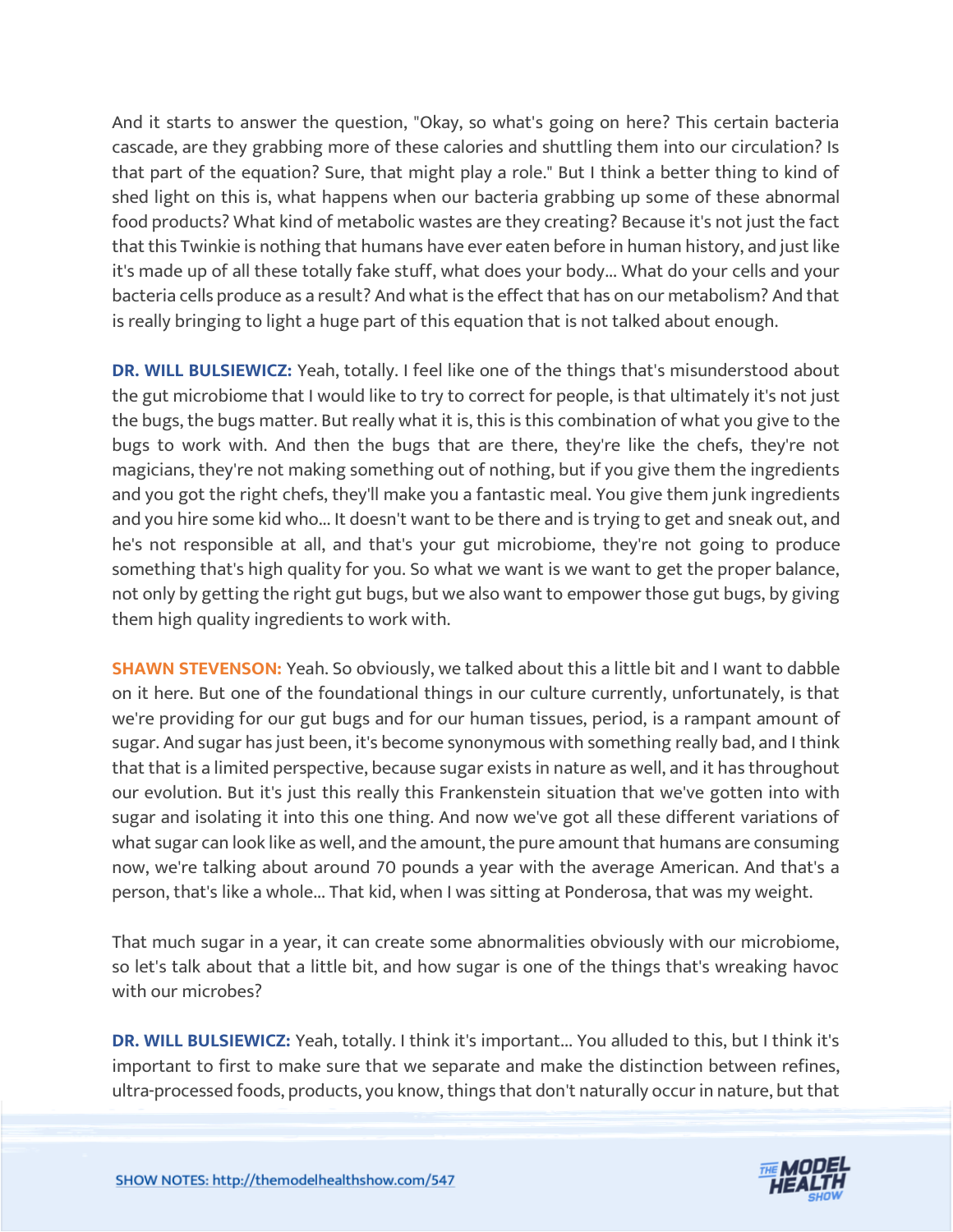require us to basically go into a... First, a food science lab, figure out how to make something happen. Food scientists spend 18 months working on a project figuring how to create something, and then we then ship it off to the manufacturer or some sort of chemical plant, and they then do this on mass scale. This is radically different than talking about unrefined simple sugars that exist in natural foods. And I'm not here to argue in favor of a fruit-only diet, that would be ridiculous, and I don't agree with any diet that is so hyper-restrictive. But I also don't think that calling fruit the problem, because it happens to contain sugar makes much sense.

Because we were talking before about insulin resistance and Type 2 diabetes, guess what happens when people consume more fruit? They're less likely to be diagnosed with type two diabetes. What happens to people's weight when they consume more fruit, they lose weight, not gaining weight because of the fruit they eat, they're gaining weight because of the processed food fruit they eat. So, it's important to make this distinction upfront. Because things like fructose that exist in fruits is very different than the fructose that exists in high fructose corn syrup. And so, when it comes to these distilled refined ingredients, we're finding them predominantly in ultra-processed foods, unfortunately, these ultra-processed foods make up about 60% of the calories in the American diet. They're devoid of fiber, they're devoid of nutrients, they're jacked up, not just with sugar.

There's an entire vehicle that is carrying the sugar and it's carrying a whole bunch of other bombs that you don't want to be dropping into your gut. That's what ultra-processed foods are. And we can dig into that more, I think we probably will in a few minutes, but when we focus on the sugar itself for a moment, what we do know is this, that the effect of simple refined sugars and the gut microbiome is an inflammatory effect. Every dietary choice that we make, Shawn, is leading to the rise and fall of specific families of microbes. Some of them get fed and some of them don't, based upon our dietary choices. When we choose simple refined sugars, we are choosing to feed the inflammatory microbes. It tastes great for like, you know, 30 seconds, and then you hit that sugar crash and you feel horrible, and you realize this was probably a mistake yet we go back and we do it again, because there's that addictive potential.

So, I think that the point from my perspective with these sugars is that they're causing harm to our gut microbiome, let's not make any mistake about that. And when we're talking about 70 pounds of these sugars per year, that's disturbing.

**SHAWN STEVENSON:** Yeah. And by the way, that's added sugars, you know? That's 70 pounds of added sugar, that's not even counting the naturally occurring sugar in foods and the refined carbohydrates and the like that folks are consuming. So, we're not in a good space right now. And again, we could just... It's not hard to just use our eyeballs and look around in our society [and see that, and this is part of the issue. And it](https://themodelhealthshow.com/dr-will-bulsiewicz-gut-health/)'[s not just as simple as like, "This person](https://themodelhealthshow.com/dr-will-bulsiewicz-gut-health/) is just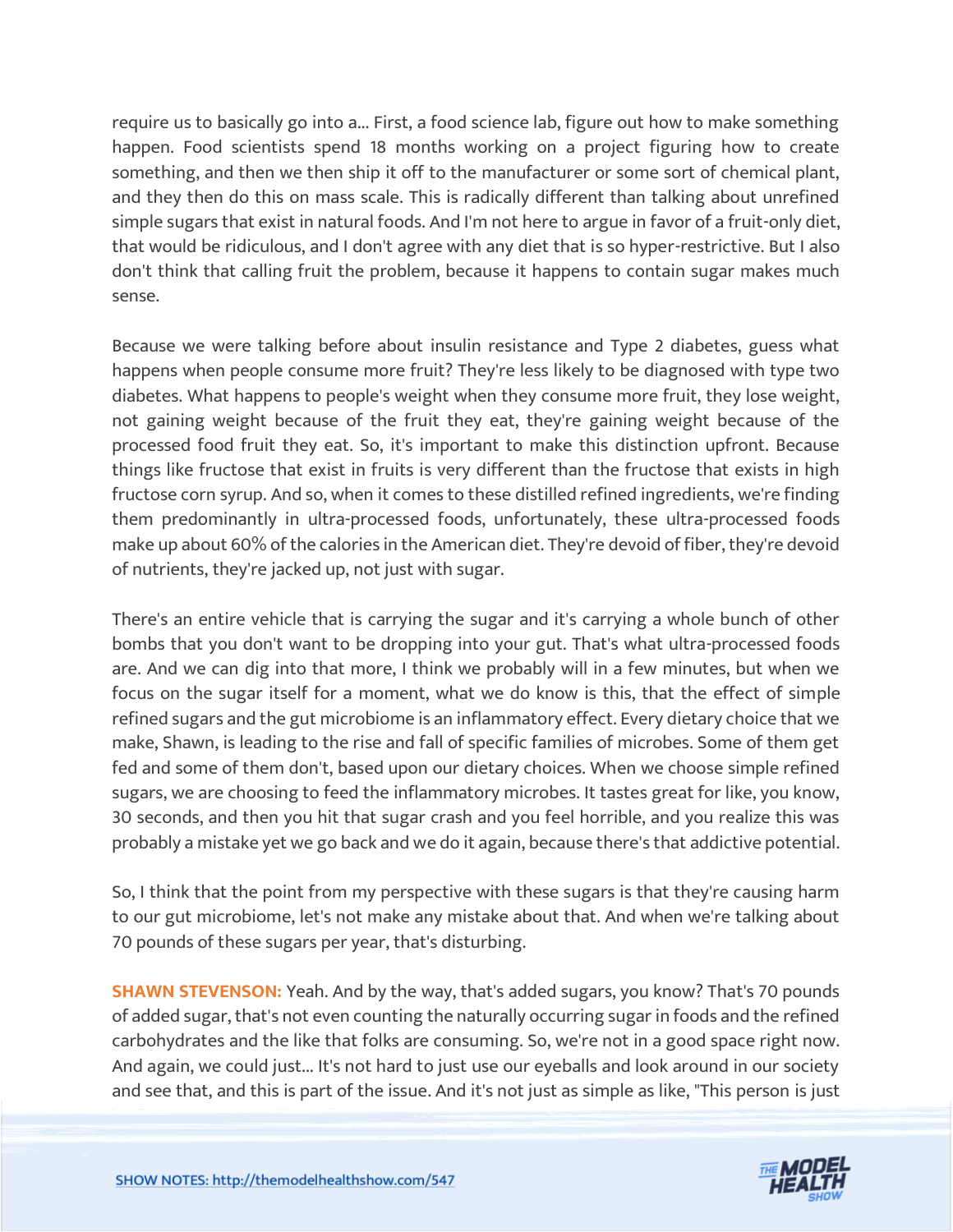eating too much sugar, they need to ratchet it back a bit," it's What is this doing to the composition of your microbiome, is it creating a composition to where your metabolism is literally changed, and it's making this greater propensity towards you being insulin resistant, towards weight gain and the like?

# **DR. WILL BULSIEWICZ:** Right.

**SHAWN STEVENSON:** And this is really... And you know this like again, this is your life and your livelihood and your passion, that this world inside of our bodies is so miraculous and has so many impacts on other things in our lives, and I want to dig in just a little bit more and talk about... So we dabbled in sugar a little bit, and I want to make sure folks also listen to your first appearance on the show, we went through the different types of microbes that live in and on our bodies, and we talked about sugar as well, but what are some of the other things? Because we're looking at a situation where sugar is in these hyper-palatable, hyper-processed, ultraprocessed foods, essentially feeding abnormal bacteria, feeding the... What's considered to be more of the unfriendlier pathogenic bacteria, which they... Everything has its place, but it starts to create dysbiosis. Because if we're not feeding our probiotic or friendly flora, our friendly flora the right stuff, they're just not going to be able to stick around, because they don't have their food source.

So we know that was sugar, but what are some of the other things that folks might not realize, that folks are commonly eating or interacting with that could be damaging their microbiome, that could be damaging their gut health?

**DR. WILL BULSIEWICZ:** Yeah. You know, before we even jump into that, I just want to start by pointing out what is good for our gut microbiome? And you and I both said the exact same thing in our books, which is that we need to feed the probiotic healthy microbes inside of us. We need to make sure that they are getting fed. And we live in a society, Shawn, where the average man is consuming 18 grams of fiber per day when we should be getting 38.

The average woman is consuming 15 grams of fiber when she should be getting 25. This is our most pressing nutritional deficiency right now and fiber is the fuel for these microbes. This is what they want, this is what they thrive on, this is what they use to produce the short-chain fatty acids that we were talking about. So I think it's important to start with this as a point of reference, and the reason that I'm pointing this out is that me, personally, I'm about trying to encourage people to run to the foods that heal. I don't want to create demons, I don't want to create monsters, I do want to be honest. I do want to be honest and tell you which foods can be problematic. We're not going to pretend that every single food is just the same, they're not. That's ridiculous.

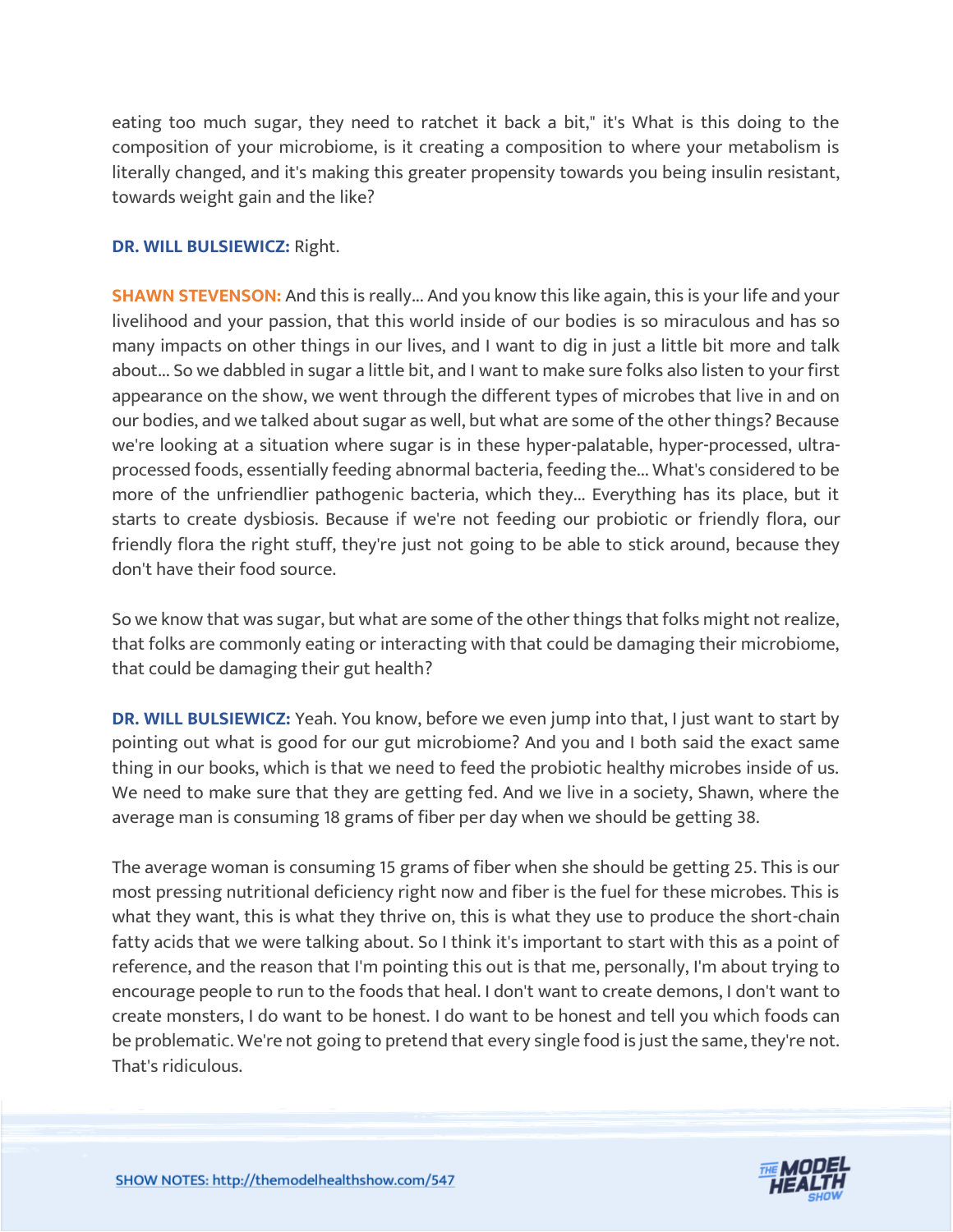But I also want to create an environment where it's about being... It's about positivity, and it's about basically having a mindset where you gravitate towards those foods that heal, and to me, that means focusing on eating a wide variety of plants, the exact same thing that you said in your book, eating a broad diversity. When you eat a broad diversity of plants, you get all the different colors, you get all the different forms of fiber and all of the good microbes, they all get to eat. That's what we want.

So flipside, what are the things that I'm just kind of like, "Okay." In moderation, there's a place, right? Let's not be too hard on ourselves, there's no such thing as a perfect diet, but what are the things that I kind of pump the breaks on? I would seriously start with ultra-processed foods, clearly. And part of that is, this is 60% of the American diet.

**SHAWN STEVENSON:** That's insane. That's insane. And I put my hand up because that was me as well.

**DR. WILL BULSIEWICZ:** Yeah, that was me, too. There I was in my early 30s. Here I am 10 years later, but there I was in my early 30s, 50 pounds overweight, and it's because I was opting for convenience, because convenience was what I felt I needed at that point in my life 'cause I was working so hard. So these foods are convenient, and that's part of the reason why they're popular. They're also hyper-palatable, you consume them and you want more. They don't make you feel well.

**SHAWN STEVENSON:** Yeah, and they're cheap.

**DR. WILL BULSIEWICZ:** And they're cheap.

**SHAWN STEVENSON:** For you, convenience; for me, it was cost and taste, so that hyperpalatability and the fact that they are so cheap.

**DR. WILL BULSIEWICZ:** This is part of the issue. This is part of the issue, is that our food system, we subsidize these foods and we make the ultra-processed foods inexpensive, and then people of lower socio-economic status are choosing what they can afford, and guess what? If it tastes good, of course, that's what I'm going to do. It's less expensive, and it tastes good. And we end up in a situation where these people, unfortunately, pay the price later on with their health, which is not fair. And so with regard to ultra-processed foods and the gut microbiome specifically, if we zoom in and we look at what's happening, what we discover is that, first of all, there are 10,000 additives in our food supply. The FDA has a special loophole called the GRAS, Generally Recognized As Safe, that allows them to approve these food chemicals without human studies.

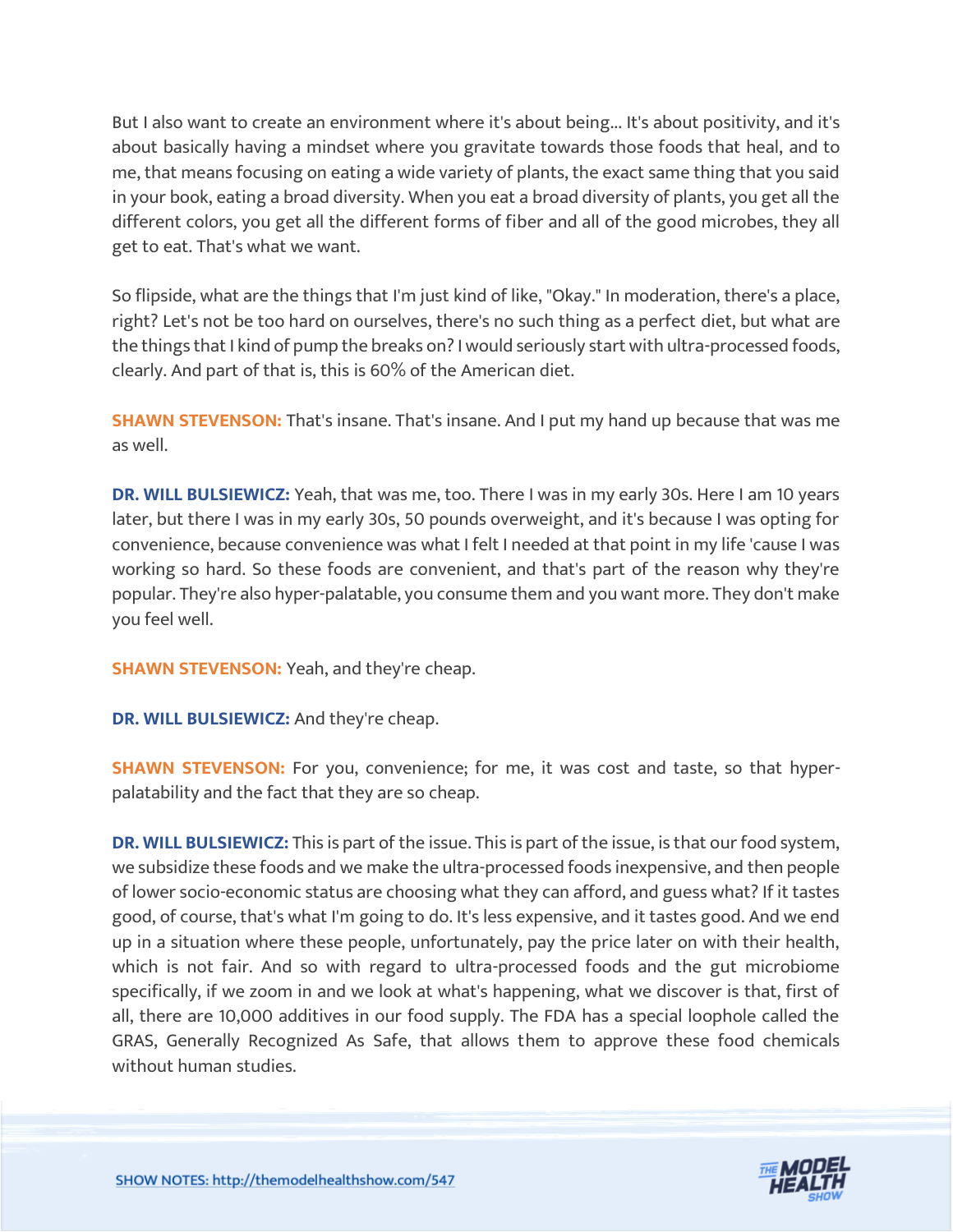#### **SHAWN STEVENSON:** Right.

**DR. WILL BULSIEWICZ:** And even the ones that do have human studies, it's like, "Let's give 20 people this for 10 days. Cool. They're still alive. We don't need to do anymore. We've done our work here, we've proven safety." It's like, "Hold on, what happens when people are eating 60% of their diet from this stuff day over day, year over year, decade over decade, and we destroy our gut microbiome because while I'm not here to say that every single food additive is inherently bad, that would be ridiculous, but we don't know, and there are 10,000 of them. And some of them are proving to be bad, things like carboxymethyl cellulose, which if you start picking up the packages in your supermarket, you're going to see this word, carboxymethyl cellulose, major disruptor of your gut.

Polysorbate 80 is another example. And Shawn, it's who's going to pay for the research to study these additives? The food industry is not. Why would they undermine their own business and we've already approved them, they're already in the food supply, and it's really hard to walk it back, and even when you find evidence that makes guys like you and I disturbed, the FDA doesn't step in and intervene.

So the point from my perspective is not to be like fearmongering, the point from my perspective is to be honest and say that I am concerned that ultra-processed foods are unhealthy and disruptive to our gut microbiome. And for that reason, I'm of the belief that at a minimum, we should be reducing our consumption, and in a perfect world... And by the way, I am not perfect. We should be striving to reduce them as much as possible, ideally to none, to be totally honest with you. So I would stop with ultra-processed foods. Anything you want to add to that, Shawn?

**SHAWN STEVENSON:** Of course. Listen, this one here, if we just address this one thing, we're going to have a revolution with our health, period, and this doesn't mean you can't have a donut or whatever, it's just like making that a smaller percentage of your diet. And you just said another reason why. These things, 10,000 approved additives for food, newly invented chemical compilations and getting this loophole for them to be in our system, in our food system, this GRAS system, is generally regarded as safe and understanding it is... First of all, it's incredibly difficult for data to be done, for studies to be done, for funding to be given to prove that they're bad for us, right? That's the... The burden is on us to try to prove that they're bad for us instead of it coming into the situation where they're proving that they're good for us. That should have been done in the first place, proving, having clear evidence that these things are not harmful to humans and/or good for us, but at least not harmful to us, but that's not being done.

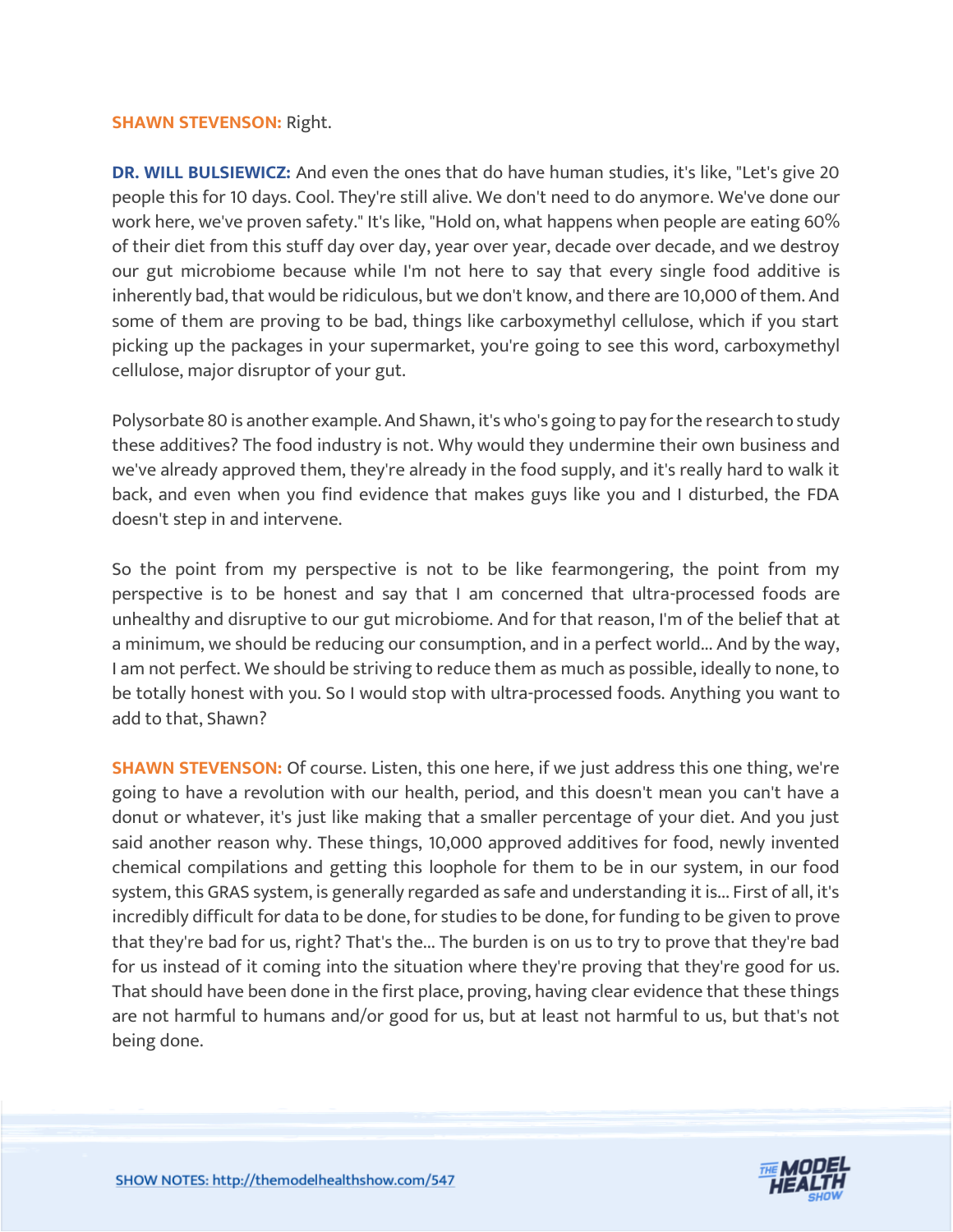And so we are truly a social experiment when we're interacting with these processed foods, so we have no idea what this is doing to our microbes, what it's doing to our thyroid, what it's doing to... Our meniscus in our knee, we don't have any idea the impact these things are having for the most part, again, in recent years, we've had enough... Some researchers taking the time, scrounging around to get a few dollars of funding to find out, like you mentioned Polysorbate 80.

# **DR. WILL BULSIEWICZ:** Right.

**SHAWN STEVENSON:** For example, and just like... Or this various food dyes, one of these red food dyes, have these clear implications with contributions to ADHD in children. Right? It takes all of this work, but again and we think about how many years have people been consuming this stuff? How many people have been harmed? And so that's going to lead me into asking you about another one, and I'm just going to pitch it out there to you.

# **DR. WILL BULSIEWICZ:** Okay.

**SHAWN STEVENSON:** What about Pesticides? Rodenticides? Herbicides?

**DR. WILL BULSIEWICZ:** That's actually where I was going to go next, to be totally honest with you. Being completely serious. So we in the United States have very open policies when it comes to the spraying of our food with herbicides, and one specifically that I'm concerned about is glyphosate. Which is the active ingredient that you will find in Roundup being sprayed by the millions of kilograms in the United States and the millions of kilograms in Canada. These are practices that are actually being made illegal in Europe, as we speak, like Germany, for example, by 2023 will not allow this at all. Yet in our food supply, this is being done to many different types of foods, a few of the common ones, soy, corn, and we have to be very cautious with our whole grains. Now, one of the important points is that if you can purchase organic, then organic is by definition not sprayed with glyphosate, they're not allowed to do that. But let me just talk about wheat for a moment, Shawn, I think many people who know me or have read my book, know that I have a unique position when it comes to wheat. I'm not trying to be unique, I'm just telling everyone what I see when I look at the science, which is that I think that we've gone a little too far in terms of vilifying gluten, to be honest with you.

And gluten in a person with Celiac disease is clearly a problem. But is it really so bad for me to eat a slice of a really nice sourdough bread? Am I really causing harm to myself in doing that? Do I think that sourdough bread should be the backbone of our diet? Absolutely not. But I also don't believe that we're causing any harm at all, I think that the fiber and the prebiotics compounds in that slice of sourdough, outweigh any concerns that exist with gluten. But this [is the important point that I want to make, which is that, do I feel that there are problems with](https://themodelhealthshow.com/dr-will-bulsiewicz-gut-health/)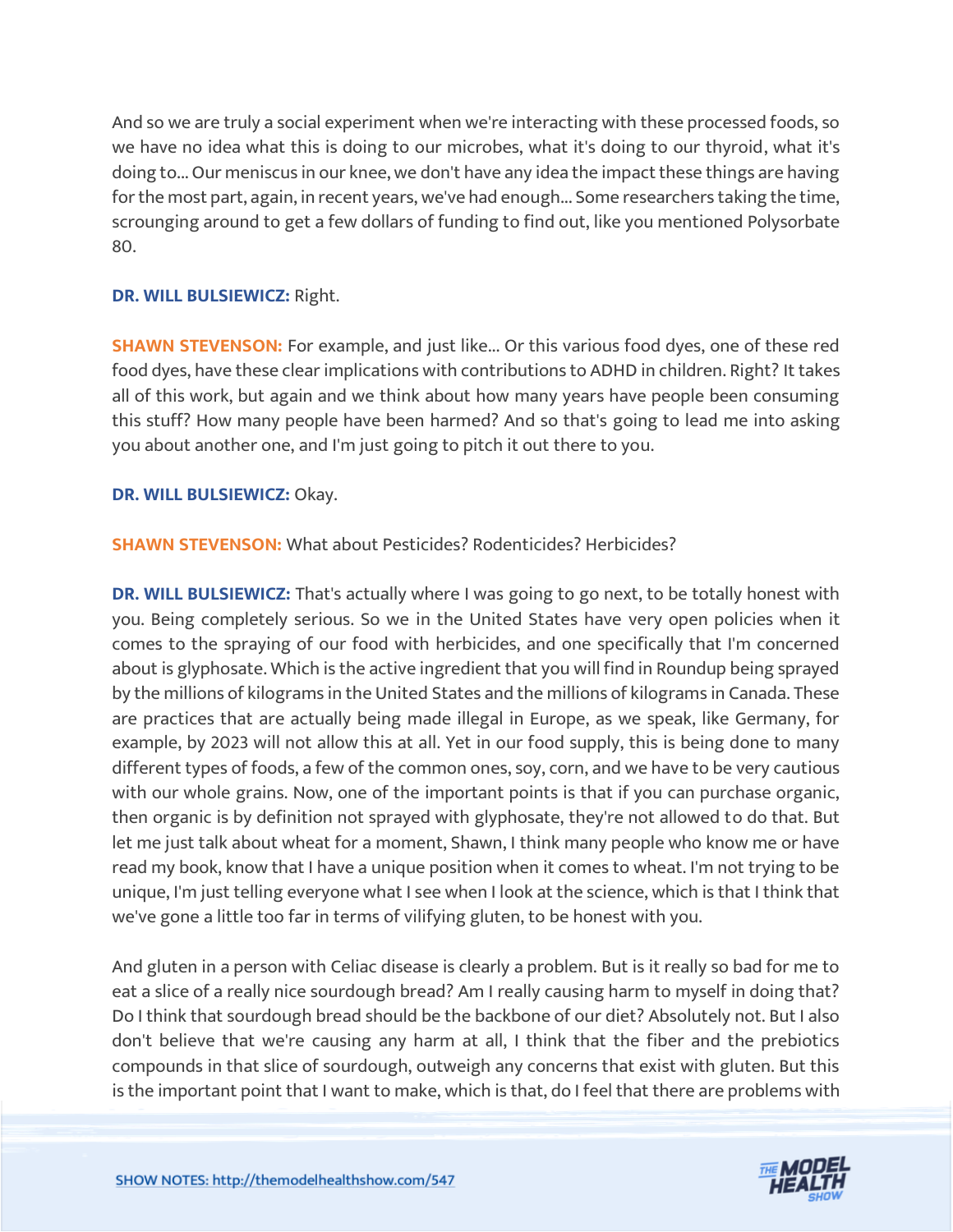wheat? Yes. Do I feel that there are some justifiable problems with whole grains? Yes. I just think that we are reacting to what we see occurring to some people when they consume these foods or how we personally feel when we consume these foods. And I think there's something going on there. And the point from my perspective is, I think it's actually this. I think it's that we're spraying our wheat with glyphosate, which is a desiccant used to dry out the wheat, that accelerates our process. And you harvest the wheat, you spray it with the glyphosate, it dries out faster and you move on.

And I'm concerned that this is actually the cause of the problems that exist with these types of foods. When you have wheat that is not organic, is being sprayed with glyphosate. When you have whole grains that are not organic, they're being sprayed with glyphosate, and this causes issues and is disruptive to our gut microbiome. The research is emerging, Shawn, the first study that came out looked at the microbiome of bees, like honey bees, but we have new studies in humans that are suggesting to us that glyphosate does indeed cause harm to the microbes in our gut. And so for that reason, from my perspective, I buy organic whenever possible, and I'm happy to talk more about some of the approaches that I take to make it more cost-friendly, but the point being that that's part of the reason why I do it.

**SHAWN STEVENSON:** Oh, it's so good. This is... Again, this is a new phenomenon. Glyphosate is a new thing in human consumption, of course, but it's been going on for years now, but it's just a tiny sentence in the evolution of humans to have exposure to something like this, and so we know that there's going to be some implications with damaging our microbiome, which again, it leads to this cascade of other problems, and so folks to be mindful of that, and also, as you know, I wrote about this in Eat Smarter too. I had a little sub-section that was titled, when it comes to bread, there's two sides to every slice.

#### **DR. WILL BULSIEWICZ:** Yeah.

**SHAWN STEVENSON:** And looking at the pros and cons, because we're not here to villainize things, even with both of us were like... "Even with these hyperpalatable processed foods like, Listen, you're not going to die, you know, it's okay, but we need to put this in a proper perspective because we know what that does." But another one of these that I've been mentioning this whenever I get the opportunity and just being able to talk with you is definitely a good time, but Chlorpyrifos is another pesticide wildly used for many, many years, and it's been in and out of litigation; right now, it's caught up in red tape because it was going to be banned here. Because of the well-noted damage that it has been doing to the female reproductive cycle and causing deformities in children, miscarriages in pregnant workers who are exposed to Chlorpyrifos. But most notably, there's a peer-reviewed study that we'll put for everybody in the show notes it's a peer-reviewed study indicating that Chlorpyrifos literally [disrupts our microbial gene expression, so not only are we talking about our human genes, but](https://themodelhealthshow.com/dr-will-bulsiewicz-gut-health/) 

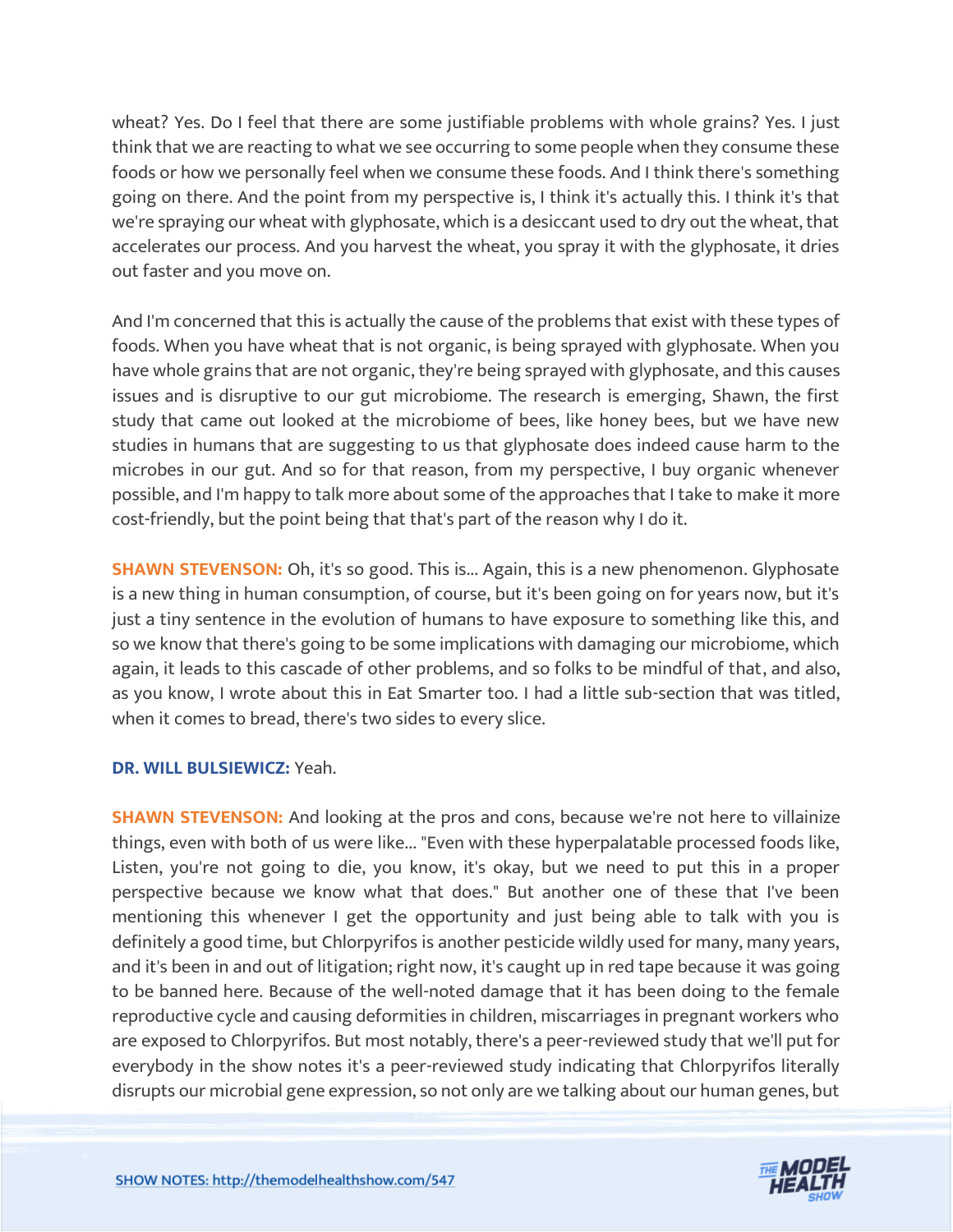being able... Our trillions of bacteria that we have, they have their own genes as well, and if we're going gene for gene, 99% of the gene we carry is microbial. And this stuff has been found to cause disruption to the expression of our microbes' genes.

What does that do to our expression? And so taking this into consideration and why... First of all, why was it put into circulation in the first place, and now that we have this data, why is this still going on?

And the bottom line is, and we talked about this before we even got started, the bottom line is, these organizations are making money from it. They found these systems, they've been able to penny-pinch and find a way to provide these foods for themselves, the production cost as low as possible and make the greatest return on these things, and these processed food companies, their goal is not to give you great health, that's not what they're setting out to do, they're there to move products.

**DR. WILL BULSIEWICZ:** Right, that's what the CEO is judged on. The CEO of these companies is going to be judged on dollars and cents, they're trying to make as much as possible. And when you can create an arrangement that allows for mass distribution of your products, it's all about scale, it's all about scale. If you can create more scale for your products by having mainstream use of genetically modified seeds or the use of this in the food industry on wheat, then that's how you get rich.

**SHAWN STEVENSON:** If it don't make dollars, then it don't make sense. That's the mantra. We've got a quick break coming up, we'll be right back.

Researchers at Yale University School of Medicine, the research has found that one of the biggest culprits behind our obesity epidemic is neuroinflammation. Brain inflammation increases the propensity of obesity, and obesity increases the propensity, the likelihood of neuroinflammation. They go hand in hand. So we've got to address this. One of the things that's been proven to help to reduce neuroinflammation is cited in a study published in PLOS ONE, in Public Library of Science One, revealed that the super green algae Spirulina has the potential to, one, improve neurogenesis in the brain.

So the creation of new brain cells, specifically the hippocampus, is where we get a lot, and the hippocampus is the memory center of the brain. This is kind of important, and two, the study revealed that Spirulina is able to directly reduce neuroinflammation. It's incredible, it's helping the structural integrity of this master gland, this master organ controlling everything about us, the most complicated object in the known universe is also one of the most fragile. We've got to protect it.

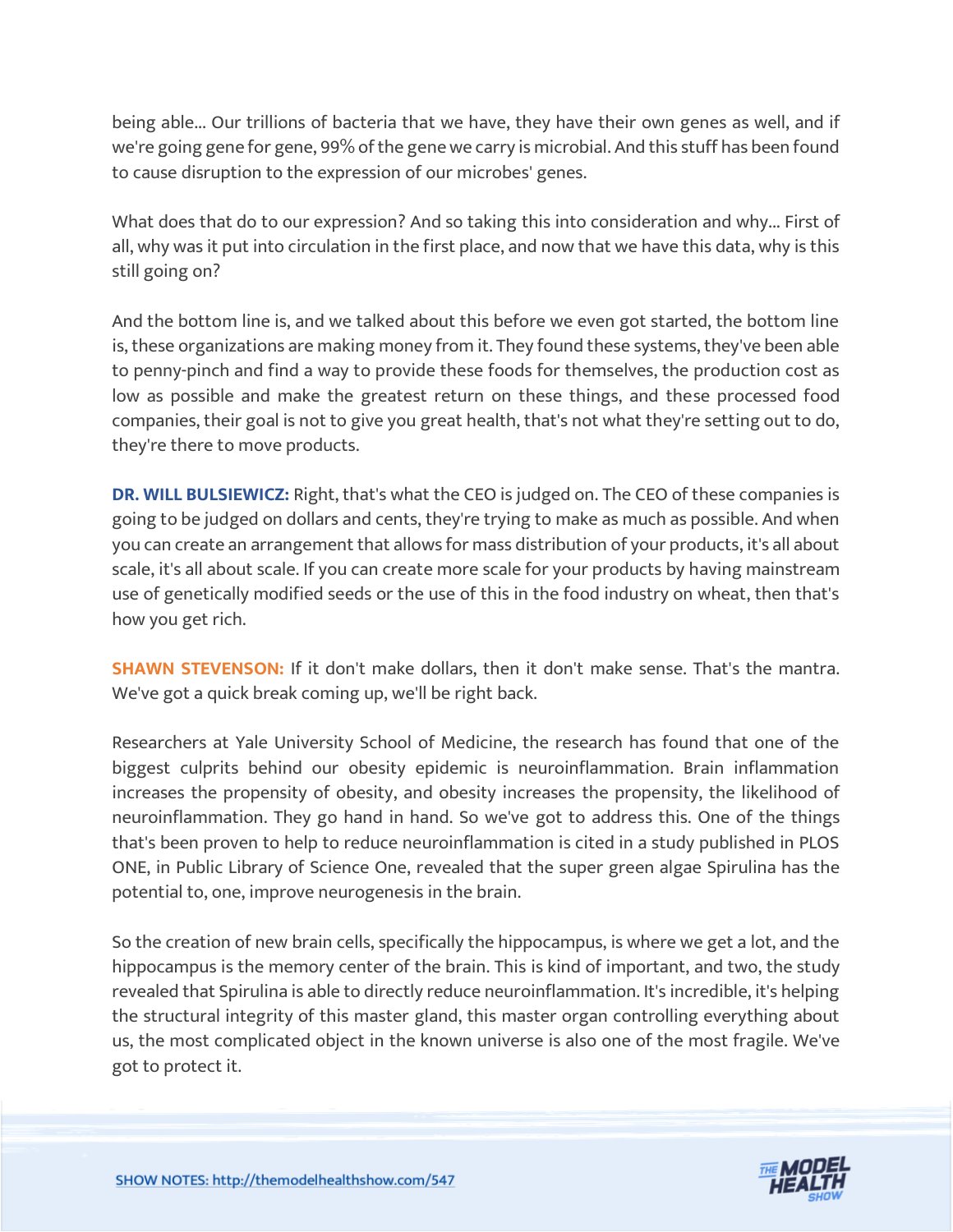This is why, for myself and my family, Spirulina, Chlorella, Ashwagandha, all of these powerful foods are put together in the incredible blend at Organifi, and this is a regular staple here in my family, for good reason. Spirulina, being one of the highlighted ingredients, not only does it have this benefit for neurogenesis and neuroinflammation, but also has rare nutrients like phycocyanin. The same thing with Chlorella as well, that phycocyanin is one of the few things that can trigger stem cell genesis, the creation of new stem cells. Very few things have been found to do that. And they had Chlorellas in the formula as well and that growth factor, the Chlorella Growth Factor is just remarkable, and also its benefits in helping your body to metabolize and eliminate heavy metals, and the list goes on and on. It's incredible.

But the bottom line is this: It tastes good. It tastes good. I've experimented for at least about 15 years of all these different green formulas, different greens and fruit blends, many of them is not very good. Okay, many of them. They shall remain nameless but I've tried them back in the day before tasting good was an option, just like just get it in by any means necessary, if you got to do the whole pinch the nose and get it done. Whatever.

But now, pleasure leads to longevity, pleasure leads to taking a practice on it and imbibing it and making it a part of your routine, your habits, your daily life. So this is why I appreciate the fact that they created a formula that actually tastes good, all organic, cold processed, so you actually retain and get the nutrients that we're looking for in Organifi. So pop over there, check it out, it's Organifi.com/model. That's O-R-G-A-N-I-F-I.com/model. And you get 20% off, 20% off their green juice formula, their red juice formula, and also their gold as well, so they've got some incredible blends all done the right way, with integrity, again, organic, low temperature processed and yummy. Organifi, you've got that yummy, yummy. Organifi.com/model and now back to the show.

So I want to ask you about this because, again, and first of all, I want to pitch you this question, have you... Firsthand, and I know the answer to this already, but seeing these conditions rise in recent years, but I know that a lot of folks are struggling with this, this could be some of the most difficult, it's really a nuisance in people's lives, it's difficult to deal with, a lot of suffering involved, issues like Crohn's, issues like Colitis.

Number one, have you seen those firsthand, you're there doing this work, seen these issues increase in recent years, and what are some of the underlying causes that are the contributing factors to the increased incidence of these issues that folks might not realize?

**DR. WILL BULSIEWICZ:** So Crohn's disease and ulcerative colitis, and I think this in a way almost opens up into a larger conversation about autoimmune type issues or what I would describe [as chronic inflammatory conditions. Crohn](https://themodelhealthshow.com/dr-will-bulsiewicz-gut-health/)'[s disease and ulcerative colitis are things that I treat](https://themodelhealthshow.com/dr-will-bulsiewicz-gut-health/) 

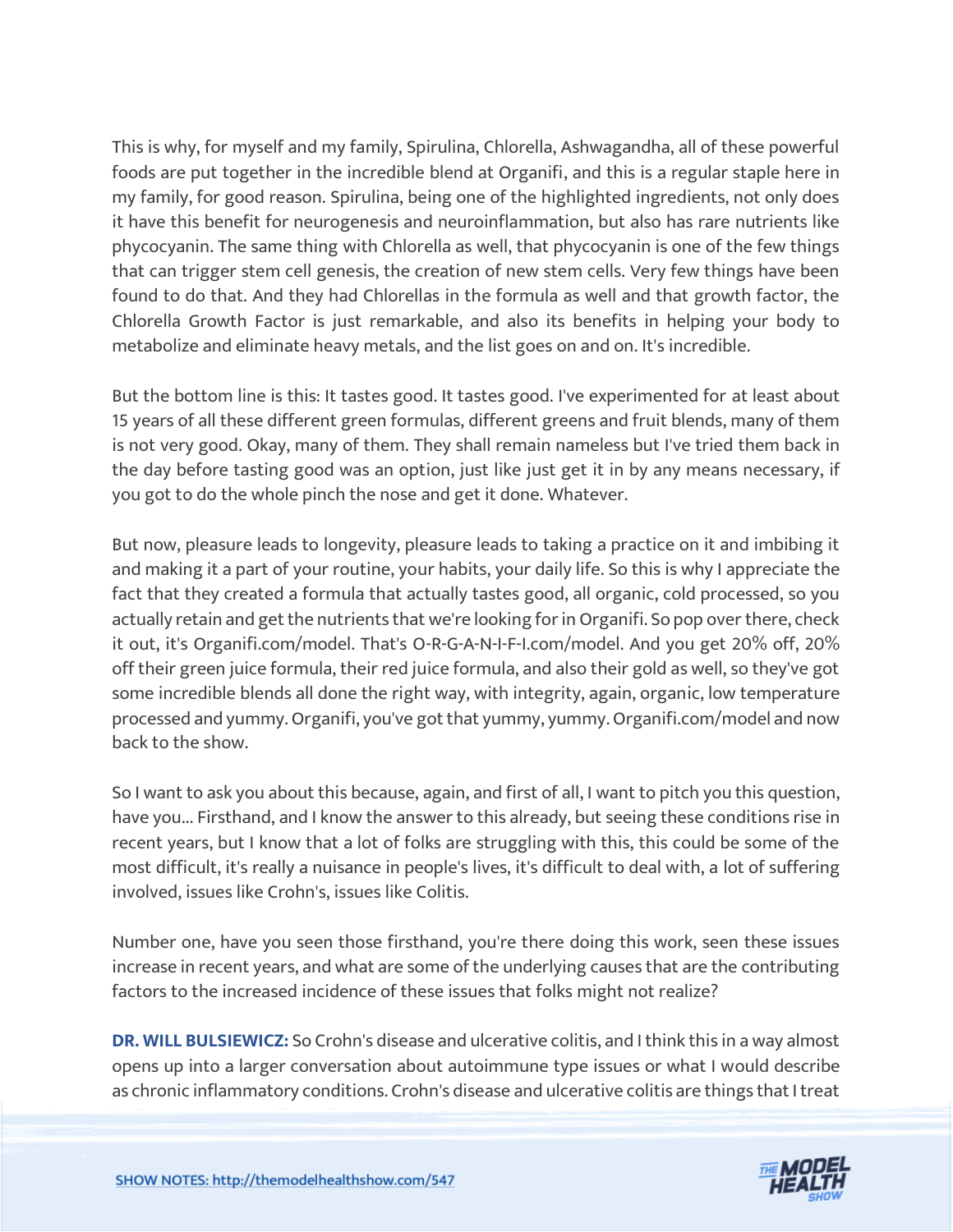in my clinic routinely. I see patients every single week that have these conditions, I just want to describe briefly what they are for people who may be at home wondering about this. We describe these two conditions, Crohn's disease and ulcerative colitis as inflammatory bowel diseases, inflammatory bowel diseases. And the reason that they exist is that our immune system actually goes on the attack, but it's not actually attacking us, which is kind of interesting, Shawn. A lot of people believe that these are autoimmune issues, believe it or not, they're not actually autoimmune.

They're actually attacking our microbiome, which technically is not part of us, but it kind of is. And the fallout is that this war that takes place where our immune system is going to war against our gut microbiome. Well, there's going to be some fallout. The fallout is inflammation that exists, like literally exists within your digestive system as ulceration, bleeding, redness, and I see it during a colonoscopy. And there's two types, ulcerative colitis. Ulcerative colitis by definition is only in the colon.

So during a colonoscopy, you will see it there. Whereas, Crohn's disease is a little bit different. Crohn's disease can be different for different people, because it can involve anywhere from the lips all the way down to the bottom. But it's again, an inflammatory condition motivated by the immune system attacking the microbiome. These things are massively on the rise, Shawn... Massively on the rise. And they're not the only ones. There are many others. I see way more celiac disease today than I used to. There's a new condition called microscopic colitis that literally, basically didn't exist when you and I were kids, and now I'm diagnosing it literally every week. So things are definitely changing. And they actually have some data out of Minnesota where they looked at a community where it's like a community that didn't really move around much, and they tracked them, from the 1940s moving forward. What they discovered is that from the 1940s up to the late 1980s, early 1990s, they had more than a tenfold increase in these conditions during that period of time, so like 50 years, tenfold increase.

# **SHAWN STEVENSON: Oh my god.**

**DR. WILL BULSIEWICZ:** And we're seeing the same thing happen actually in third world countries as they industrialize. So places like Brazil, China, they never had these issues until now. As they have industrialized, they've started to see the emergence of these inflammatory bowel diseases. Crohn's disease and ulcerative colitis.

Where does it come from? Clearly, it is not exclusively genetics, because when you see diseases emerge this rapidly, half of a century, that's not changes in our genetic code. Our code doesn't change that quickly. It is not evolution. Something has changed in our environment. And these are environmental influences. Is there a genetic element? Of course, there is a genetic [element. There are people who have families where there are multiple family members that](https://themodelhealthshow.com/dr-will-bulsiewicz-gut-health/) 

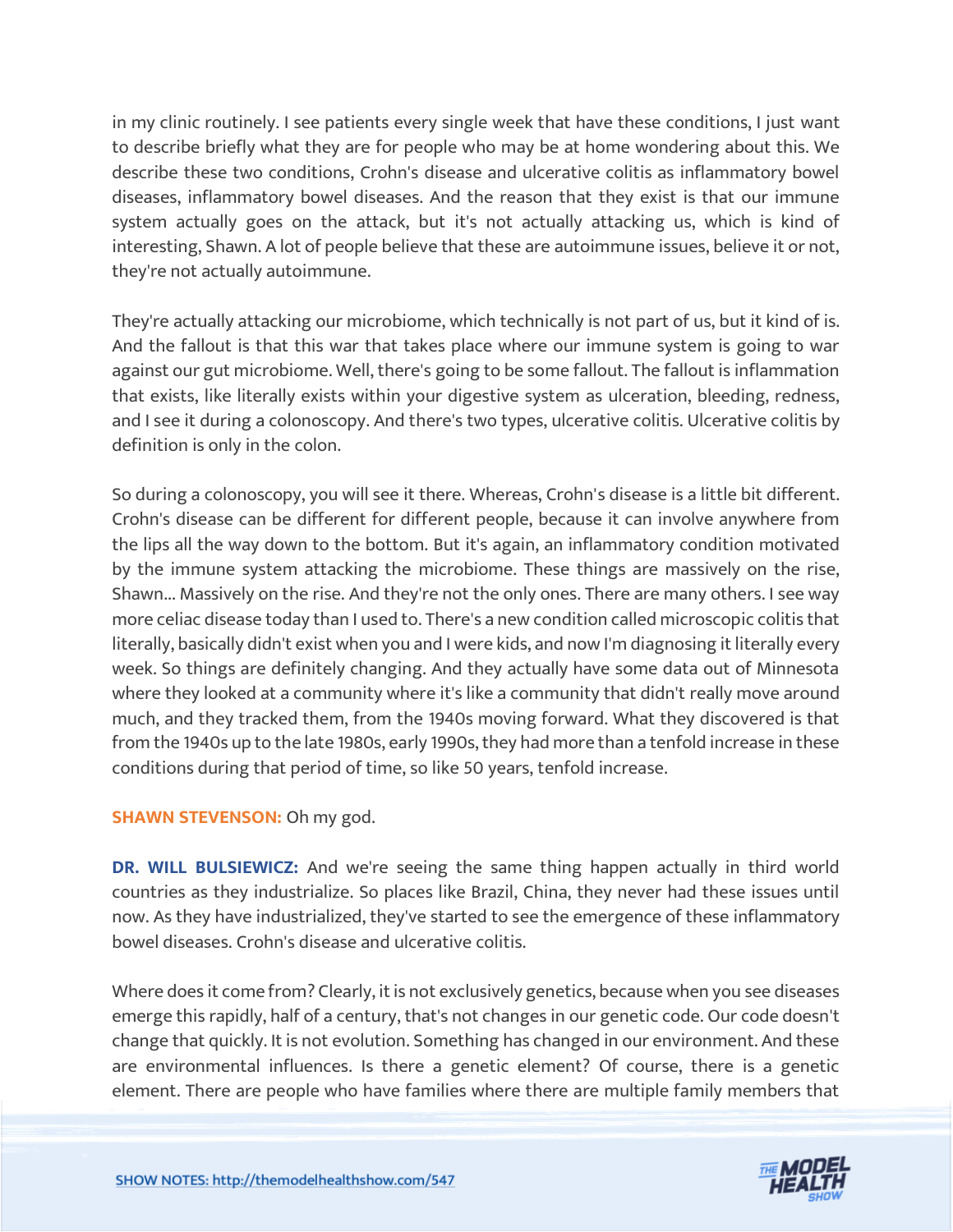have these conditions. So this part of it is genetics, but this is not purely explained by genetics, and it's not so simple as, "Hey, check a gene and see if it's there, and that will tell you whether or not this person is going to develop Crohn's disease or ulcerative colitis." That doesn't exist. So it's an environmental thing.

What is it? What is it in our environment? Well, look, I kind of have already alluded to this, which is that the immune system is attacking your microbiome. So this is a change in the microbiome. So think about the things that can leave an imprint or cause a change to the gut microbiome, and the number one thing is food. The number one thing is food. And then we can go beyond food. I'll come back to food in a moment, but we can go beyond food and look at other things that exist within our lifestyle. These conditions we see more frequently in people who live in cities, urban environments. We see these conditions more frequently in people who come from a very sterile environment, very sterile background.

So what I'm talking about is people that did not have pets when they were kids. People that did not have siblings when they were kids. If you had brothers and sisters, if you had pets as a kid, you were actually less likely to be diagnosed with these conditions. Think about the world that we live in, Shawn. The things that we put on our body when we take a shower. The things that we swallow that are in our food system that you and I have already talked about, and I'll talk more about that in a moment. Think about the water supply and how that's changed. Think about how much our life is different today compared to the life that our great-grandparents lived 100 years ago. We hop in our car, drive where we need to go. We consume this hypersterile food. We don't come into contact with animals. We spend no time outdoors, we do not exercise. We watch television, or we check our phones all day. Times have changed a lot, and this is probably part of the explanation. When a person is diagnosed with ulcerative colitis or Crohn's disease, I want them to know that you didn't do something wrong.

You, by living in the United States are at increased risk of being diagnosed with these conditions and you can do everything right, and it could still happen. Now, with that being said, there are definitely some dietary elements that we believe are a part of the story. It's a little bit tough, Shawn, because we're talking about conditions that, ulcerative colitis and Crohn's disease, between 1 in 5000 and 1 in 10,000 people per year will be diagnosed with one of these conditions. 1 in 5000 to 1 in 10,000. That's not... There's not a ton of people being diagnosed every year, it's a lot more than it used to be. But because it's such a rare condition makes it a little bit hard to study, 'cause a lot of times the studies that we will do... You're not going to do a randomized, controlled dietary study to see who gets Crohn's disease. You would need a million people to do that. It's impossible. So most of the studies that we have, we have to be very cautious in the way that we interpret them. And the reason why is because a person gets diagnosed with Crohn's disease, and then we ask them, So what were you eating?

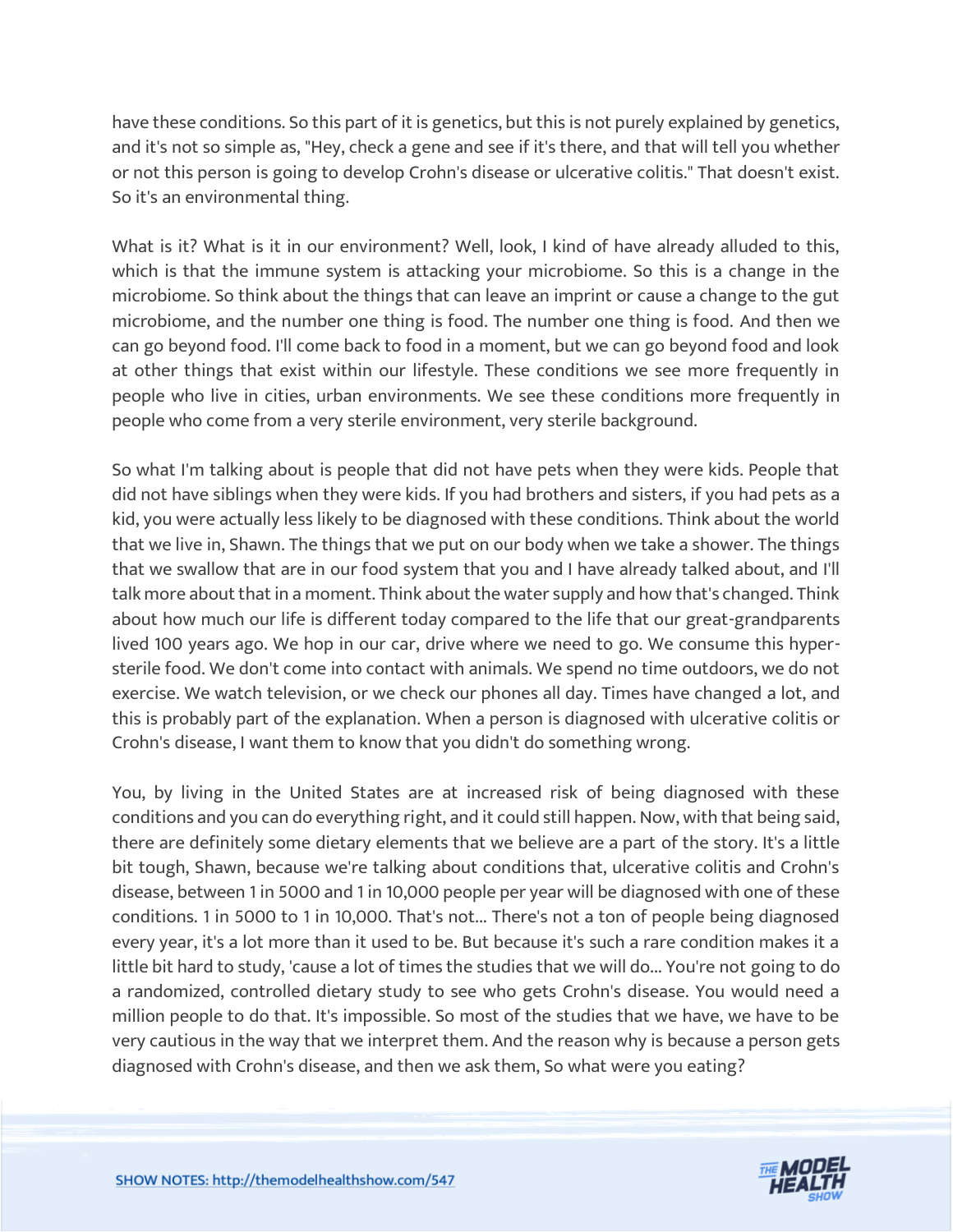And there can be a bias that comes from that. I just got diagnosed with this condition, so I'm going to say that this is what I was eating, because I'm worried that that's what caused it, you know? So nonetheless, here's what we do see. Multiple studies have consistently shown that dietary fiber is protective, and the mechanism makes sense. Dietary fiber comes into contact with gut microbes that produce short-chain fatty acids. Short-chain fatty acids are antiinflammatory.

So that part, I believe, and I feel that we can lean into that with confidence. More recently, there was a study that came out suggesting that ultra-processed foods are substantially increasing our risk of developing inflammatory bowel diseases. Here we go again. And specifically in that study that you were talking about, polysorbate 80, carboxymethyl cellulose, and you and I are talking about these, but yet there's definitely other parts of the food system that we just don't know about yet. So we're talking about what we do know. There's so much that we don't know, but yet, when you look at this class of foods, they appear to be problematic. And there was also... There's also been concern, Shawn, with Omega-6 fats and inflammatory oils, and it speaks to fried foods. There's a lot of fried food consumption in our society, and there was a signal that came out of a recent study, and there was a prior study in 2011 where it was suggested that the Omega-6s may be problematic.

Going beyond this, whether or not saturated fats and meat consumption are driving this issue, the way that I interpret the studies is this, I don't think that we should be consuming these foods to excess. Can we consume them in balance with a predominantly plant-based diet, and have a healthy diet that reduces our likelihood of developing these conditions? 100%. So, I think it's important to kind of see the full picture, here's the pie as it currently exists, the current pie is sliced up where only 10% of our calories are coming from plants, 60% are coming from ultra-processed foods, and 30% are coming from animal products like meat and dairy. So what I'm just saying is, 90% of the pie right now does not include fiber. And I would like to see it shift towards a pie where most of the pie is food that contains fiber, and with what's left over, say the last 10% or 20%, you can do whatever the heck you want. And because you run a plant predominant diet, it's a healthy diet.

**SHAWN STEVENSON:** You know what, this is so simple, you know? And it boggles my mind, and you being somebody who's an expert in this field, where we have folks experiencing these really devastating conditions with their gastrointestinal tract, and the way that our system of training for very intelligent, very altruistic people who are willing to help these folks to find solutions, they're trained to target the symptoms. And oftentimes don't even connect the fact that we're literally trying to treat the gastrointestinal tract, not putting the connective tissue together that what I'm putting into the gastrointestinal tract through my food, what I'm eating is causing the problem.

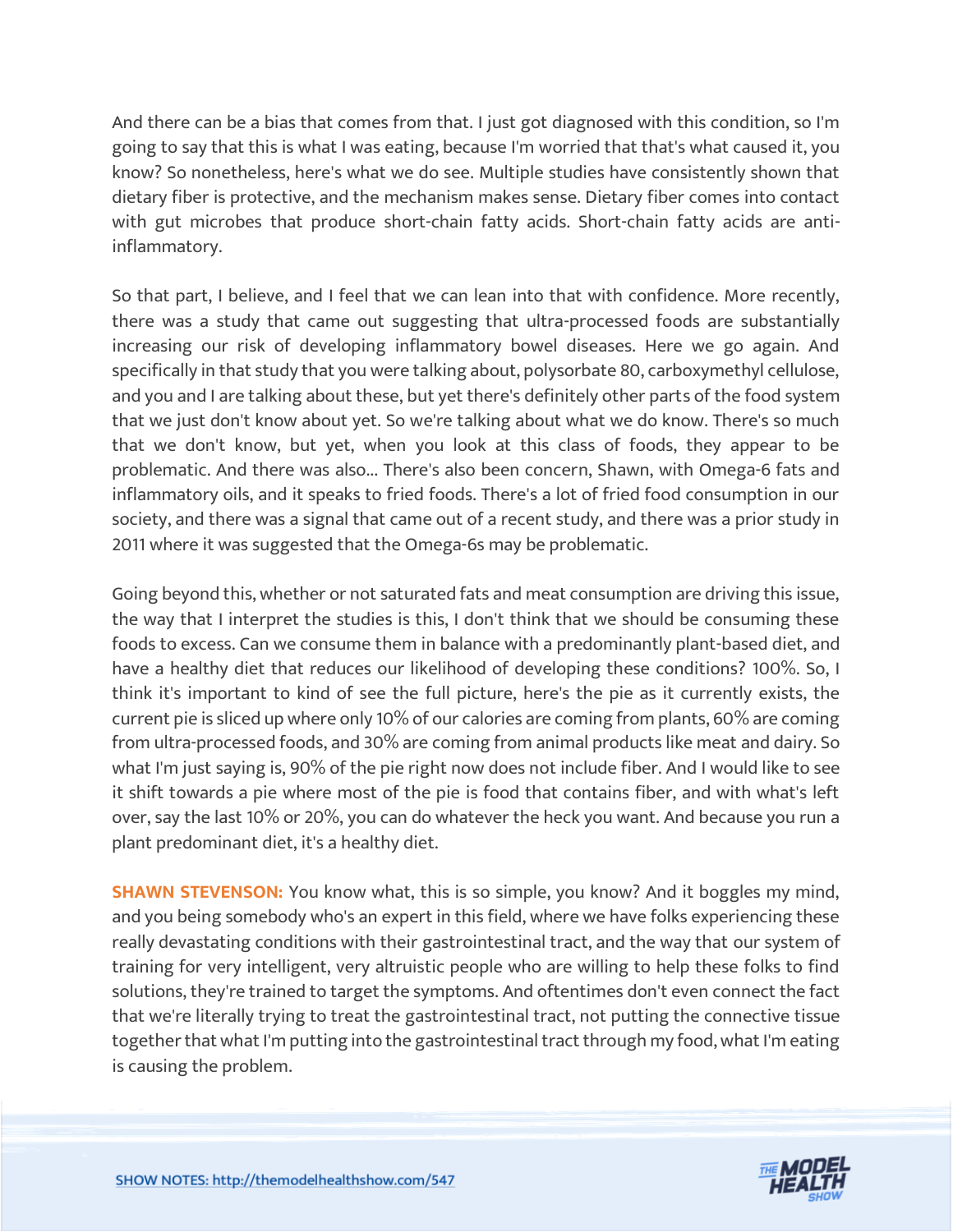#### **DR. WILL BULSIEWICZ:** Right.

**SHAWN STEVENSON:** You know? And this was a big revelation that you had in a shift in your practice and just your life period, when you realized like, "Wait a minute, what we're putting in here, it's directly in the environment." You said this multiple times the environment...

#### **DR. WILL BULSIEWICZ:** Right.

**SHAWN STEVENSON:** Is causing these issues. And so, instead of symptoms management and attacking symptoms, which again, we want solutions, we want to feel good, we want to get relief, but if we don't remove the underlying cause of what's the underpinning of the increases in colitis and Crohn's, and we're still trying to figure out what those things are, and I know you know this as well, it's going to be different from person to person. It's going to be an expression, like, somebody might have a genetic predisposition towards that being the outcome.

#### **DR. WILL BULSIEWICZ:** Right.

**SHAWN STEVENSON:** Where somebody else, they might have the same diet and their expression might be rheumatoid arthritis or migraines, or whatever the case might be, but here's a thing for us to not glance over, when you mentioned a genetic similarity with folks, if we've got folks who have the same "gene... " I don't even know why I said "gene." Genes are not quotes. But more so I'm saying a gene for colitis, which we... That isn't just one thing. We also have to look at, these folks might have the same genes, but they very likely have the same diet. They very likely are... They're in the same environment, and so you don't just hand... Pass down your genes to your offspring, you also pass down your cookbook.

#### **DR. WILL BULSIEWICZ:** Yeah.

**SHAWN STEVENSON:** Or lack thereof.

**DR. WILL BULSIEWICZ:** Yeah. It's so true.

**SHAWN STEVENSON:** And this is really the issue that we need to be talking more about.

#### **DR. WILL BULSIEWICZ:** Yeah.

**SHAWN STEVENSON:** And so, thank you so much for talking about this and kind of shedding a little bit of light on these issues. And it's top of mind for me because in my clinical practice in [the last maybe a year before I just shifted to teaching and writing books, I had somebody come](https://themodelhealthshow.com/dr-will-bulsiewicz-gut-health/) 

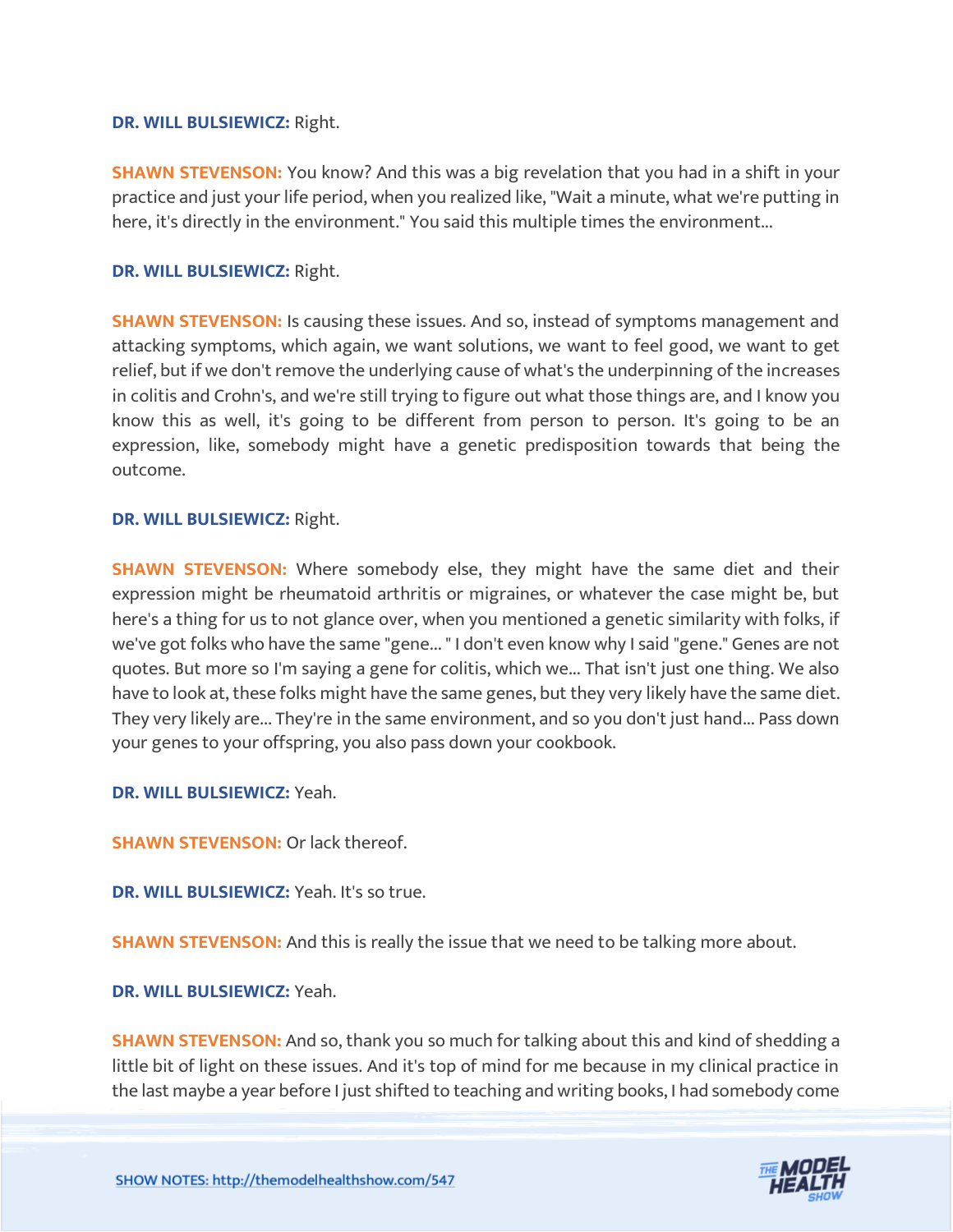in, she was dealing with colitis for many years, and being able to see such relief and remission by making some changes to what she was doing. She didn't even know it was possible. And this isn't going to be the case for everybody, but if we could start to look at what are the factors that are underlying the condition? And it's not always food too, that's another thing about you that I admire. And I want to ask you about this, at least before I let you go, we got to talk about this, but what about stress?

# **DR. WILL BULSIEWICZ:** Dude.

**SHAWN STEVENSON:** This isn't something that's talked about when it comes to the microbiome.

**DR. WILL BULSIEWICZ:** Yeah. No, I think this is a critically important point, and honestly, I'm glad that you brought it up, because I feel like when we get outside of the nutrition space and we start talking lifestyle, we often focus on exercise and sleep, we might talk about meditation. But are we being real when it comes to talking about stress and what's going on in our subconscious? Because the most challenging patients that I take care of are not people who have complex digestive issues, the most challenging patients that I take care of, Shawn, are the people who have been the victim of abuse, trauma of some variety.

That trauma leaves an imprint on their soul, on their subconscious. It's a wound, it's an open battle wound. And it's easy because... It's easy to ignore it because it's easier to just avoid something that was traumatic and that hurt you, and to not turn towards it but instead to walk away from it. And the problem for these people that I've discovered, Shawn, and I think this is directly applicable to people that have inflammatory bowel disease, but I think it's directly applicable to everyone who has complex health issues, what I've discovered is that the solution to those issues is not to focus on your nutrition. The solution is actually to recognize that this traumatic event that occurred to you years ago, or this history of disordered eating and having an unhealthy relationship with your food, this is actually continuing to linger and cause problems.

And it's important to turn your attention directly to it, and with the help of an appropriate care team, like, what, health care professionals who you trust, let us lift you up. But ultimately you need to turn towards this problem and have a solution, have a plan to take it head on, because when you fix that, when you actually heal the wounds from that prior trauma or from that history of disordered eating, then actually true health follows further after. And what I've seen is actually amazing recoveries in many of my patients who suffer and they never get better, and so you actually go and address this specific issue.

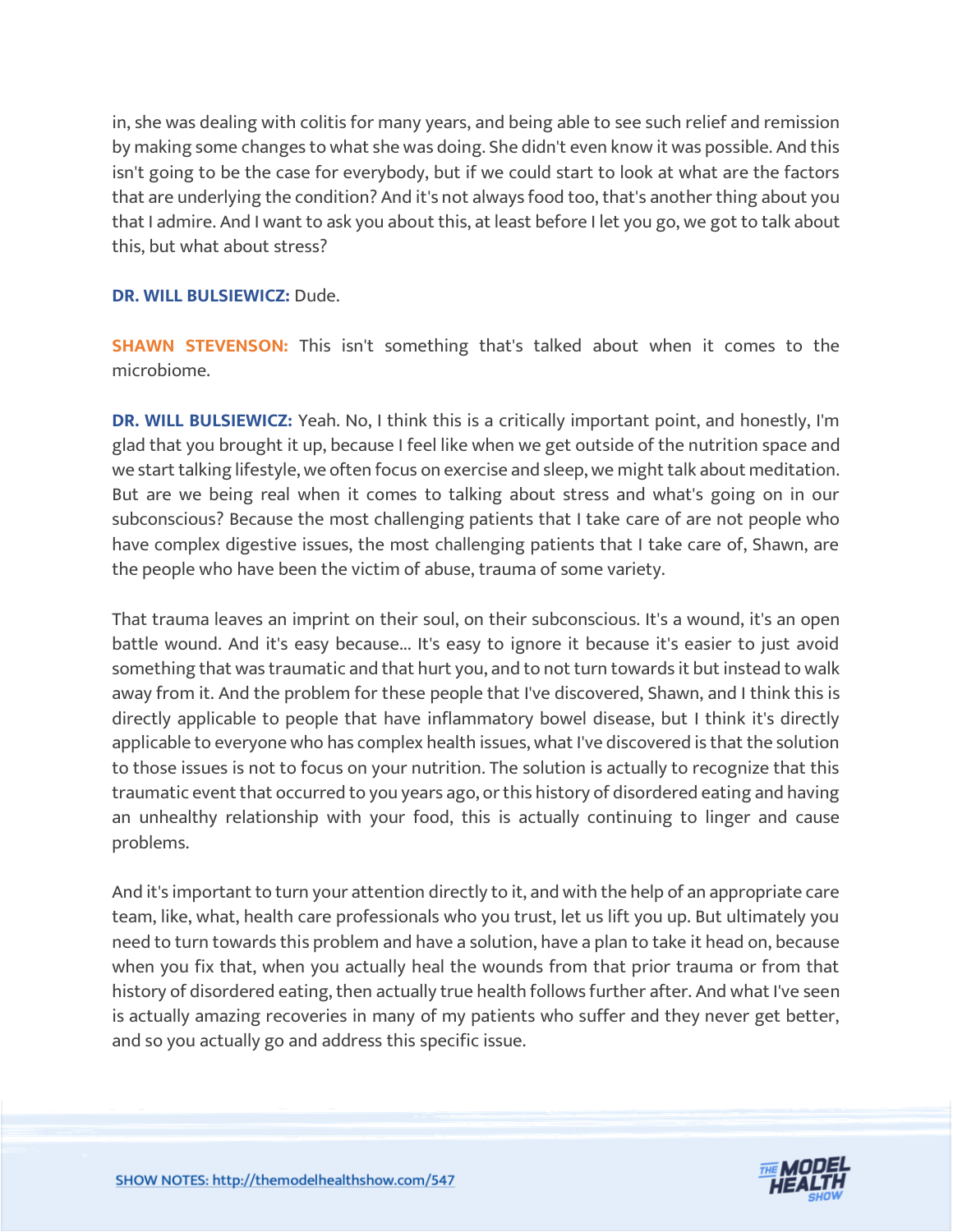**SHAWN STEVENSON:** That's so powerful, so powerful. Just recently I talked to a mutual friend of ours, Dr. Uma Naidoo, a psychiatrist out of Harvard but also brilliant specialization she has in nutrition, and she's created a department at one of the offshoot hospitals there in Boston where they use nutritional therapy for psychiatric issues and also chronic diseases and the like. It's really great. And she shared with me that... And this was based on a study, this was published in BMC Microbiology, which I had the chance to go and look up after she shared it, that in the study we found that just two hours of psychological stress can create dramatic changes to the bacteria in your gut. And it's just like this stuff, scientists are asking these questions and the data exists, our thoughts dramatically affect our biochemistry, which is, of course, going to affect our microbes instantaneously. And so if we're existing in this state of habitual chronic stress, which again we talked about before the show, that people are just inundated with so much stress and worry and fear today.

And largely, in our society, we've got a lot of creature comforts, like life is good. We don't typically have to worry about a mountain lion jumping on us, or we don't have to worry about a rival tribe. For the most part, there are some people... Again, I come from an environment where there are some different sets in there, there are some potential violence in the environment, but it's nothing like what our ancestors experienced. But they would experience those things in small peaks and then get back to baseline. Today, we just have this chronic, consistent fear, anxiety, worry that is just rampant in our culture, and we don't realize that that is deeply influencing our microbiome, which, as we've talked about multiple times today is, in many aspects, it is the garden from which our health is springing from. And so what is the fertilizer, what is the thought fertilizer you're putting on that garden?

**DR. WILL BULSIEWICZ:** Yeah. I think you're totally right. I think that... Obviously, we talked about some nutritional elements of things that can be done to try to grow that garden. We talked about eating a wide variety of different plants, focusing less on calories, focusing more on the varieties of plants in your diet. Right? Start counting that. But I do think that you make some great points with regard to this specific topic of stress. And I would just speak for myself... I would be curious, reach out to me on social media, theguthealthmd, and tell me what you guys have found that's helpful for stress. I personally have found that I am a much happier person when I am not engaging with the craziness that's happening out there, and the way that they want to whip me around with emotions, and taking a break when I feel like I need it.

It doesn't mean that I completely disconnected, I haven't. But what I am saying is don't allow it to consume your emotion. Check in when you need to check in, see what's going on out there, recognize that they're trying to whip you around, but create distance, and instead take that time and turn it towards things that bring you great happiness, like investing into yourself, investing into your relationships with other human beings. That's really what life is about. At [the end of the day, these events that are occurring out there, they](https://themodelhealthshow.com/dr-will-bulsiewicz-gut-health/)'[re not going to actually](https://themodelhealthshow.com/dr-will-bulsiewicz-gut-health/)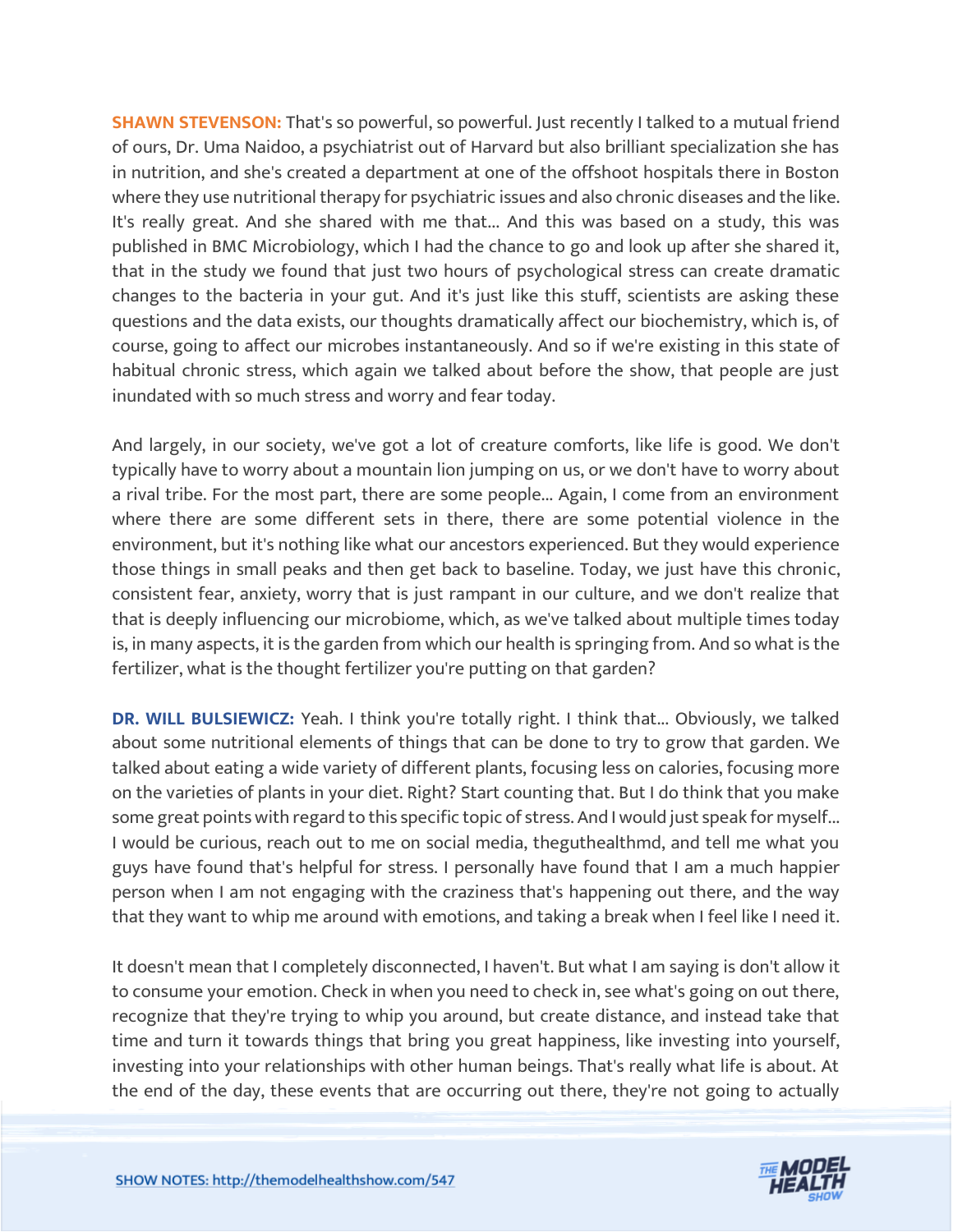determine who you are as a human being. You get to determine who you are, and it's your relationships that will make you happy.

And there are actually, Shawn, some pretty interesting studies, like you're bringing up some interesting studies, there are some very interesting studies on this topic where they look at shared microbiome among people that live in a shared place of dwelling, like shared residence, we start to take on microbial characteristics of one another. And they actually parse this out a little bit further, and they looked at people who were in relationships, and whether or not those relationships were high-quality, loving relationships, or whether it was a damaged, on the rocks type of situation. And they found that the people who were in these high-quality loving relationships who felt like they had good social support, their gut microbiome was far healthier than the ones who felt like they didn't have social support because they were in an unhealthy relationship at home. So, the science is emerging to confirm these suspicions that we have.

Another quick one. They went to kids, and they looked at their stress response at school, how much does their cortisol, the stress hormone, spike. And what they found is that if that kid had their best friend at school with them that day, the cortisol barely spiked. But if their best friend was absent, they saw a massive spike in the cortisol. We're social creatures; we're meant to be connected to one another. And so it's important to embrace those connections, and you and I, we both have big social media accounts, but I would rather be in person with you in Los Angeles, having a conversation for real. You know what I mean? And I hope that one day we get to do that.

**SHAWN STEVENSON:** Alright, it's already done. It's already done, hopefully it's going to happen when you got something really special that is about to happen. And this is the first podcast that you're making this announcement on.

**DR. WILL BULSIEWICZ:** That's true.

**SHAWN STEVENSON: Tell folks about what you have coming up.** 

**DR. WILL BULSIEWICZ:** Oh Man, I am so excited. This is a big secret. Is a big secret that I've been holding close to my chest for a year and a half, with the success of Fiber Fuels, I felt like there was unfinished business. I wanted to keep going, I had people reaching out to me every single day, they wanted more, but for every single one of them, they're on their own unique journey. Not everyone is in the same place at the same time. We're coming from different perspectives, and I wanted to create something that would help these people who were reaching out to me, looking for the next step, the next level. And so I decided to create a cook book, but not just any cookbook.

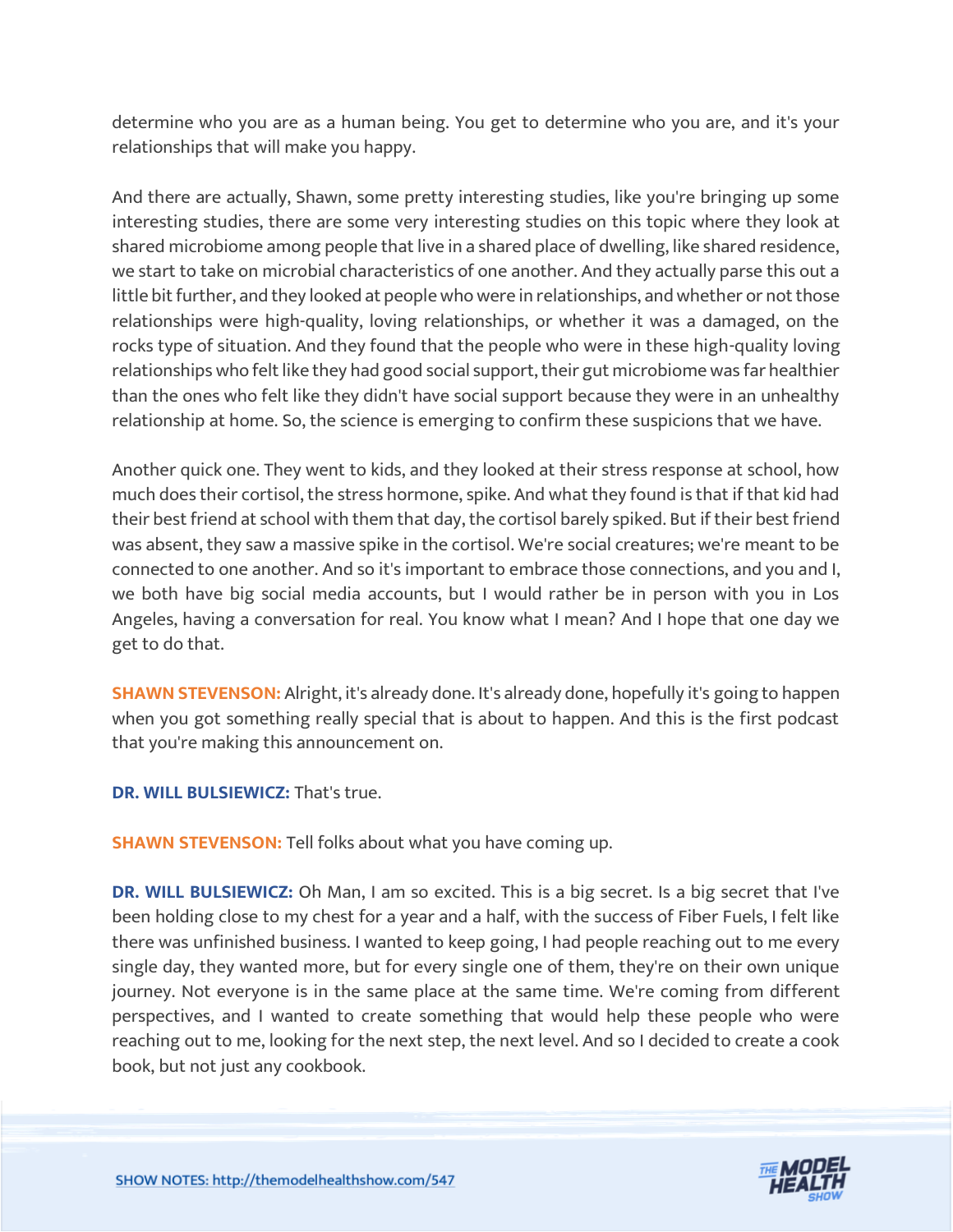I decided to create a cookbook that actually has a methodology embedded in it. I'm going to teach you exactly the process, to help people fix their digestive health issues and reverse their food intolerances. Because I wanted to create more recipes, I wanted 100 plus more recipes for people who want to keep following the path that I'm describing, who want to optimize their gut microbiome, I wanted that to be available. But I knew that that was a little bit of an exclusive thing, because there are these people who sit in a room with me every single day in my clinic, and they're not ready to eat that way, and I needed something that I could deliver to them that was for them specifically, to help them.

Yeah, this is crazy, man. I wasn't quite fully ready to announce, but here we are. We're going to announce this The Fiber Fuels cookbook is coming out in May of 2022. And it's available for pre-order right now through all the major outlets. And so for everyone who's out there, this book is for you, it has the recipes, it has the flavors, it has food from around the world, you're going to absolutely love the food, and no matter who you are, whether you have a healthy gut or whether you're trying to get a healthy gut. This book will help you on that journey, and so The Fiber Fuels cookbook comes out May of 2022, pre-order your copy now and can't wait to share it with the world. Thank you, Shawn.

# **SHAWN STEVENSON: Let's go.**

# **DR. WILL BULSIEWICZ:** Yeah, man.

**SHAWN STEVENSON:** As soon as I saw the book true story, my microbiome, my microbes, their attention perked up, their little antennas went up. It's very beautiful man, so beautiful. And that's a big part of our experience with food, is the aesthetic aspect as well, we're not just flavor monsters, contrary to popular belief, but eating is an experience, and the more joy we can bring into the process, the better, and so it's another resource to stack conditions in our favor. And you're one of my favorite people out here in this space, and this is such a great opportunity, I'm grateful that this is coming out in 2022, so we can make this a far healthier year for our families and communities and make sure that 2022 is not a repeat of 2020 too. And that's really the goal. And again, I'm just grateful for you, and I want everybody to definitely pop over pre-order the book right now, at all the major retailers, Amazon, we've got Barnes & Noble, but also is there... Do you have a website for folks to go?

**DR. WILL BULSIEWICZ:** Yeah, well, you can go to www.theplantfedgut.com that's my website. I'm going to have everything there, ultimately, there will be a website at the plantfedgut.com/cookbook, and there's going to be resources there, there's going to be giveaways there, you preorder this book, I'm going to try to shower you with gifts if I can. And you brought up an interesting point, Shawn, food is supposed to be one of life's greatest [pleasures. And it](https://themodelhealthshow.com/dr-will-bulsiewicz-gut-health/)'[s something that most of us do two or three times a day, and I wanted to](https://themodelhealthshow.com/dr-will-bulsiewicz-gut-health/)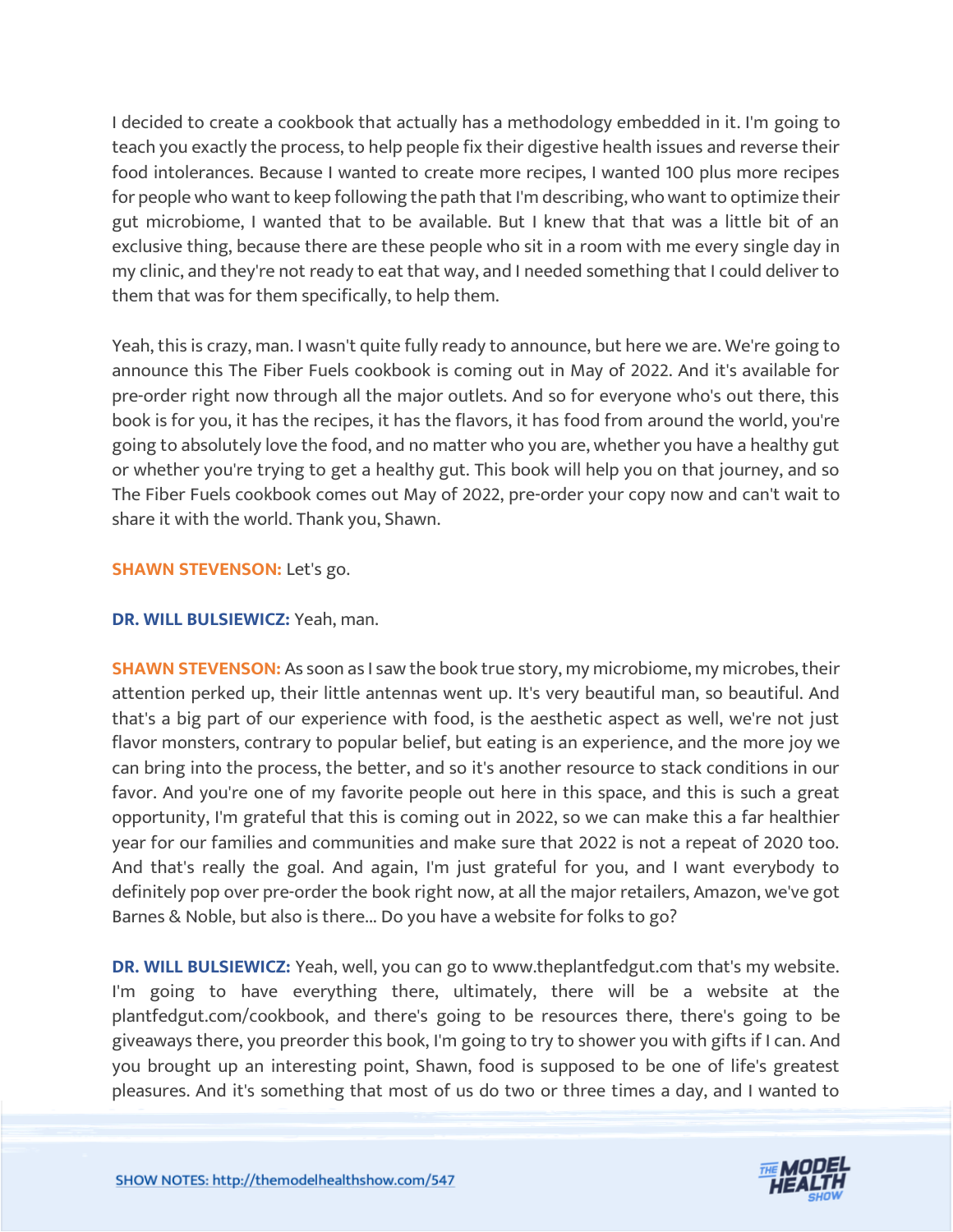create something that allows everyone to enjoy their food the way that we all deserve to. That's where we all want to be.

**SHAWN STEVENSON:** That's what it's all about. And again, I appreciate you so much for taking some time and hanging out with us today, and congratulations, this is a really, really special book, and it's a gift for all of us, so appreciate you, man.

**DR. WILL BULSIEWICZ:** Man, I appreciate you too. Thank you so much for having me on and I look forward to continuing this... You and I could talk all day, my friend. It was a lot of fun.

**SHAWN STEVENSON:** Of course, of course. And we will, we're going to keep the conversation going. But everybody, make sure you check out Dr. Will Bulsiewicz's, brand new book, new cookbook on pre-order right now. So head over and pre-order your copy and make sure to follow my guys when again, one of the best people on Instagram, he talks a lot about the art of poo, [laughter] as well and so it's always good to see the science and the quips and all the stuff that you share, man, it's really amazing. So you're the man, and I look forward to talking to you much more soon. Dr. Will Bulsiewicz everybody.

**DR. WILL BULSIEWICZ:** Thank you, my brother, and thank you everyone at home for hanging out with us today, y'all take care. Have a great one. Be healthy in 2022.

**SHAWN STEVENSON:** Let's go. Thank you so much for tuning into the show today. I hope you got a lot of value out of this. One of the things that really blew me away about this episode, was the correlation that our gut bacteria has on our relationships. That is absolutely mindblowing. Having a healthier gut integrity, a healthier microbiome is showing up as one of those things where we're seeing this correlation with healthier relationships. And having poor gut health, having poorer relationships. Now, this... Again, this is correlation, not causation. But it's definitely something that should require some more inquiry, because literally, if we're talking about this, we could talk about this from a meta perspective or a metaphysical perspective of those gut instincts, and trusting your gut, and having those relationships, and being able to have good communication all these things. Our microbial network is of the utmost importance when we're talking about communication within our bodies. This is a microbial community, and when the communication becomes awry, so does our health. And so these two things kind of pin-ponging back and forth with our relationships being affected by our gut health, that should just make us all stand at attention and check that out, look into it more.

And really understand how important our gut health really is or every aspect of our health, whether it's our body composition, whether it's our resistance, our defense against chronic diseases, or whether it is in our mental health and our emotional health, and also our [relationship health as well. Again, I appreciate you so much for tuning in to the show today. If](https://themodelhealthshow.com/dr-will-bulsiewicz-gut-health/)